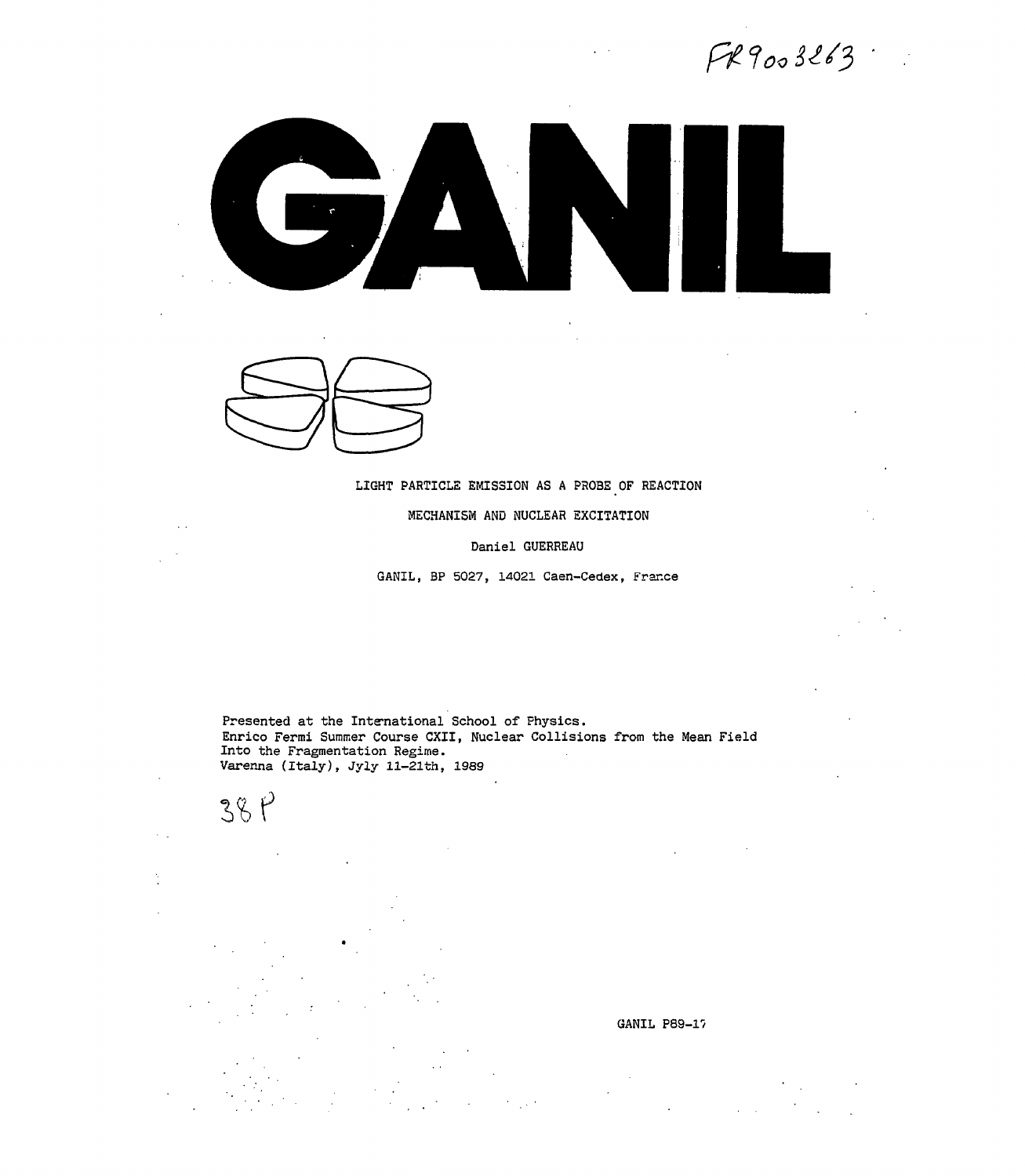Presented at the International School of Physics. Enrico Fermi Summer Course CXII, Nuclear collisions from the Mean Field Into the Fragmentation Regime, Varenna (Italy), July ll-21th, 1989.

# Light Particle Emission as a Probe of Reaction

**Contractor** 

است

 $\mathcal{L}$ 

 $\Delta \sim 10^{11}$ 

# Mechanism and Nuclear Excitation

Daniel Guerreau

GANIL. BP 5027 14021 CAEN-CEDEX. France

 $\sim$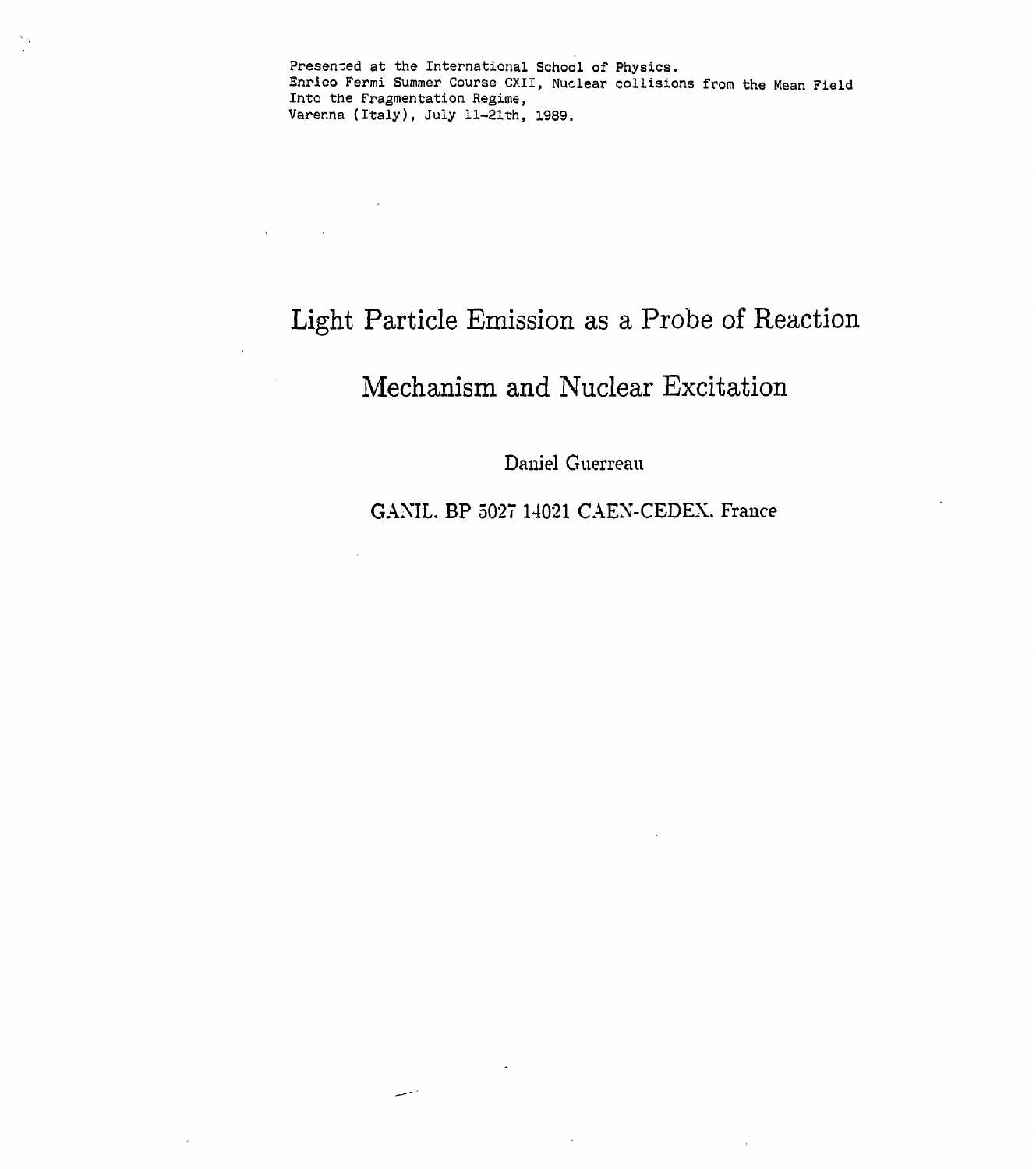# **1 Introduction**

The development of new heavy ion facilities during the last six years has opened up a wide field of interest in the intermediate energy domain (in the range 20-100 MeV/u). Heavy ion collisions offer an almost unique opportunity to study the energy dissipation over a large range of impact parameters as for various incident energies[1][2][3].

To point out some of the original aspects of this energy domain, let us remind ourselves with the evolution of some characteristic variables with incident energy. Fig. 1 displays the energy evolution of  $\star_{r},$  the De Broglie wave length for the relative motion of one nucleon of the projectile and one nucleon of the target,  $\lambda_{Pauli}$  the nuclear mean free path as well as *tc,* the characteristic time of the reaction (quite arbitrarily defined as the time needed to penetrate the target along 5 fm). In the low energy domain,  $\pi$  is quite large due to the strong Pauli blocking effects and  $t_c$  remains larger than  $t_{N/Z}$ , the time needed to equilibrate the isospin degree of freedom (the fastest mode known, to be equilibrated). This is the well known region of quasi elastic reactions, deep inelastic collisions and complete fusion (depending on the impact parameter).

Around 100 MeV/u.  $\lambda_{Pauli}$  reaches the limiting free value  $\lambda_{free} (\simeq 2 \text{ fm})$ ,  $\pi$  is now much smaller than the intranuclear distance d. and the Pauli blocking gets wiped out. Moreover, the collision time *tc* becomes very short. In this region, nucleon-nucleon collisions start to dominate. One is entering the fireball regime and for central collisions, very explosive types of reactions may occur. In this domain, very hot nuclear matter can be formed .

The intermediate energy region is then very attractive as  $\lambda_{\mathsf{Pauli}}.\boldsymbol{\pi_{r}}$  get close to d. In addition, this is the region where one crosses the Fermi velocity. One would then expect to be able to study the transition from the one body dissipation and long mean free path limit to the two body dissipation and short mean free path limit. The central part of these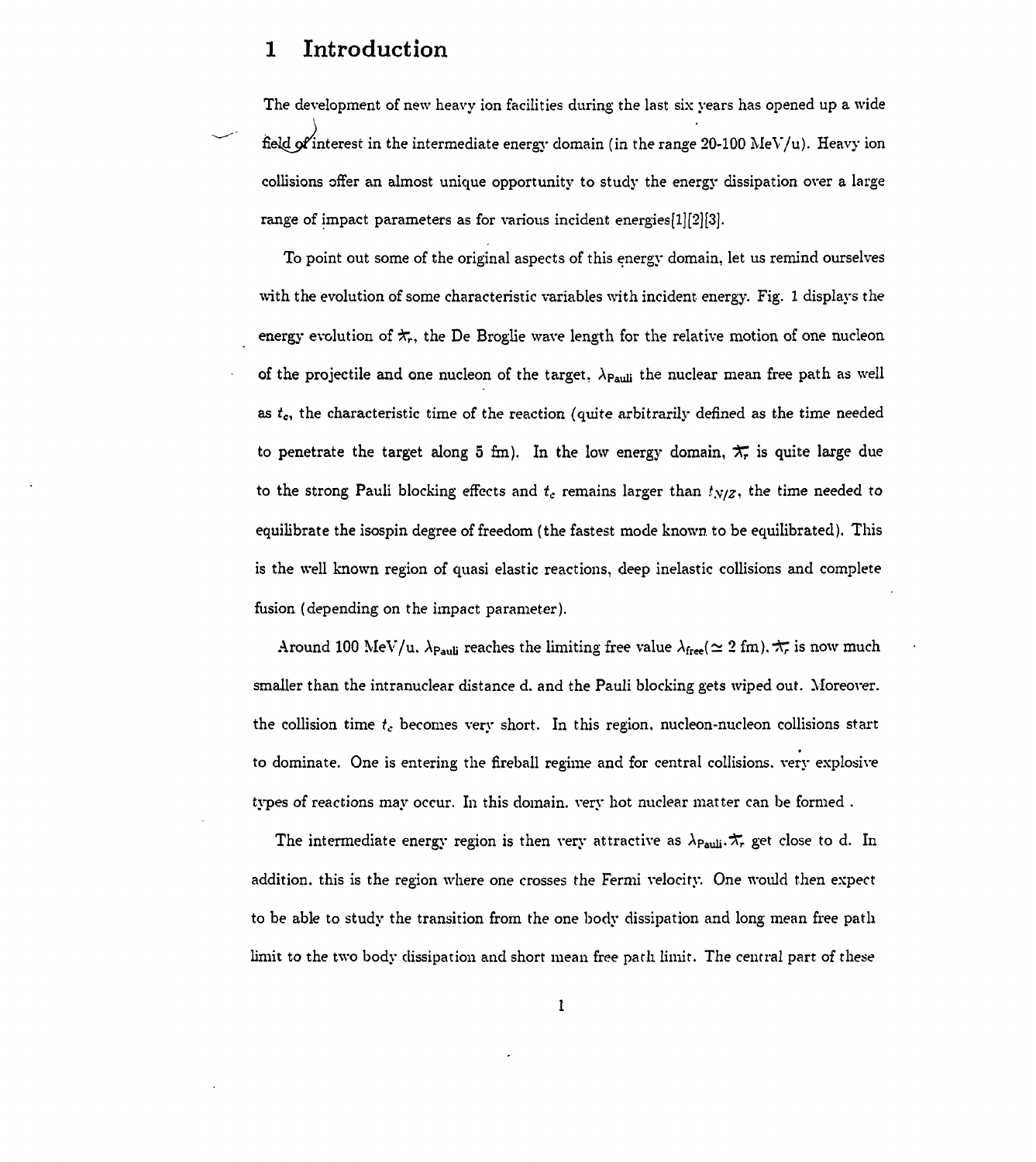lectures will be dealing with the problem of energy dissipation. A good understanding of the mechanisms for the dissipation requires to study both peripheral and central collisions or, in other words, to look at the impact paramenter dependence. This should also provide valuable information on the time scale.

In order to probe the reaction mechanism and nuclear excitation, one of the most powerful tool is unquestionably the observation of light particle emission, including neutrons and charged particles. Several examples will be discussed related to peripheral collisions (the fate of transfer reactions, the excitation energy generation, the production of projectilelike fragments) as well as inner collisions for which extensive studies have demonstrated the strength of intermediate energy heavy ions for the production of very hot nuclei and detailed study of their decay properties.

# **2 Triggers and filters**

In order to undertake a precise study of the energy dissipation processes and the various classes of collisions, one needs to have powerful triggers capable of filter on the degree of violence of the collisions. Very crucial is indeed the knowledge of the impact parameter. The problem has been already tackled in Tamain's lectures. However, the aim is to focus here on some specific examples clearly pointing out the high selectivity of light particle emission.

The first example has to deal with simple inclusive experiments in which one records, event by event, the number of neutrons emitted during the collision. Figure *'2* displays such V neutron multiplicity distributions obtained with a  $4\pi$  detector in 44 MeV/u Ar induced reactions on various targets from C to Th [4] (this detector being essentially sensitive to low E neutrons, one is mainly counting those emitted by the slow moving source, i.e the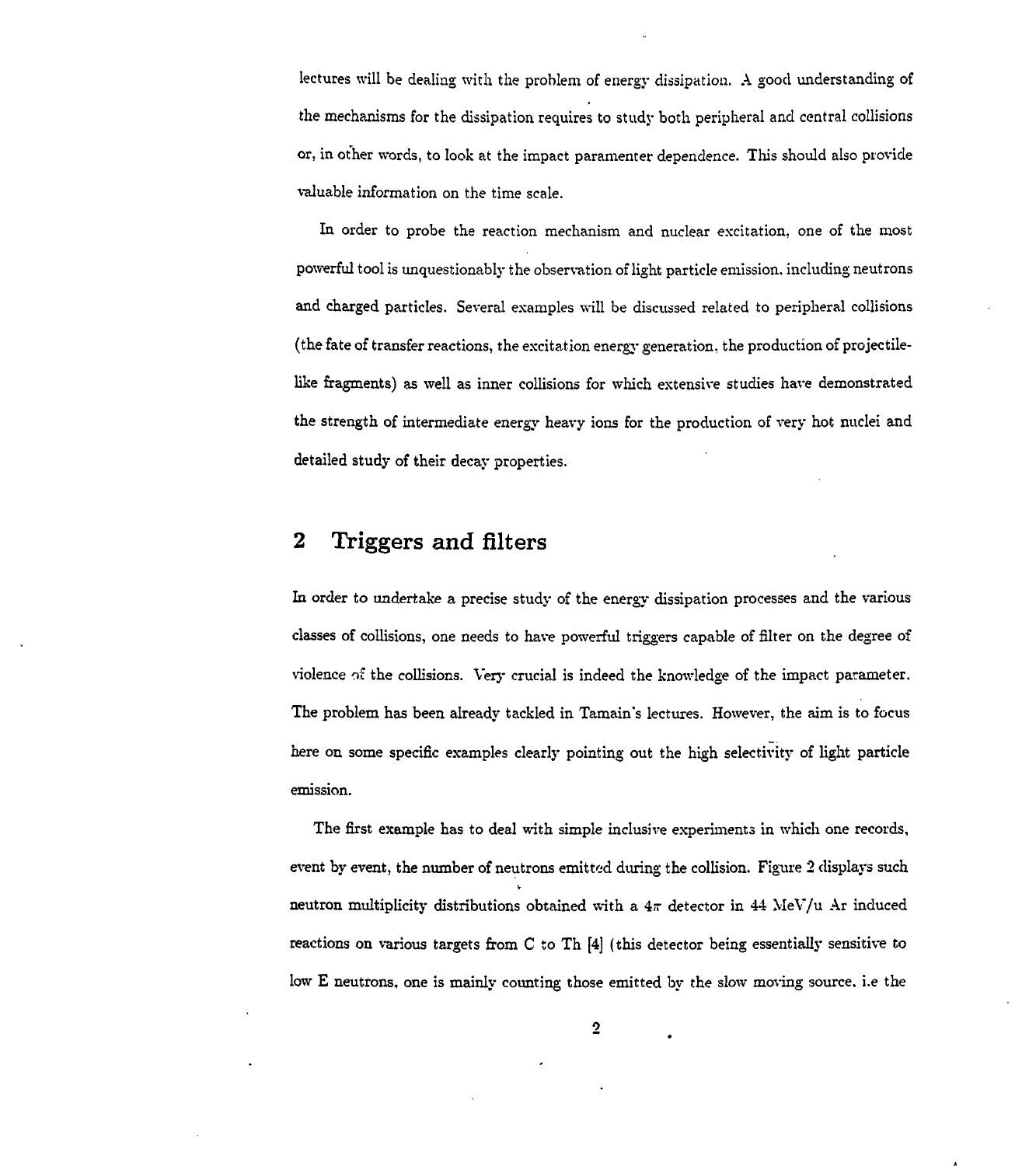target-like fragment). In these distributions, easy to measure, all reactions channels are registered according to the number of detected neutrons and their absolute cross sections measured. It then provides information on the energy dissipation and allows to filter on peripheral or central collisions. Fig. 2 shows indeed that, except for very light targets as C, the distributions exhibit two distinct components, one centered at a high multiplicity. associated with the most central (violent) collisions and another peaked at zero neutron. characterizing more peripheral (soft) collisions. As far as heavy targets are concerned, this is a simple way to get a quick estimate of the average excitation energy dissipated in the target for central collisions (as for such systems, neutron evaporation is expected to be by far the dominant decay channel).

Once one knows that looking at light particle emission is a good filter on the degree of violence of the collision, one needs definitely to couple different observables in order to follow more precisely the degree of violence of the collision as a function of the impact parameter. It is worth noticing that recent theoretical calculations, based on the Boltzmann equation, have attempted to find these best observables [5]. The results appear to be. at least qualitatively in good agreement with the experimental observations. Two examples of coincidence experiments are displayed in Figs. 3 and 4. Fig. 3 shows for the reaction 35 MeV/u Ar+U, two dimensional contour plots of folding angle versus the measured charged particle multiplicity  $(M_{l,c,p})$ . It is quite clear that the detection of (mostly) fast light charged particles *(l.c.p)* in the forward direction is by no means a good filter on the impact parameter :  $M_{l,c,p}$  is staying constant for folding angles smaller than 160° (let us mention that it has been already observed for the system  $Ar + Au$  at 60 MeV/u by Saint-Laurent et al. [7]. On the other hand, when no selection is made on *l.c.p* emission angles of for angles larger than 30° (in this angular range, one mostly selects evaporated

f

s

e

h

d

 $\ddot{\mathbf{o}}$ 

e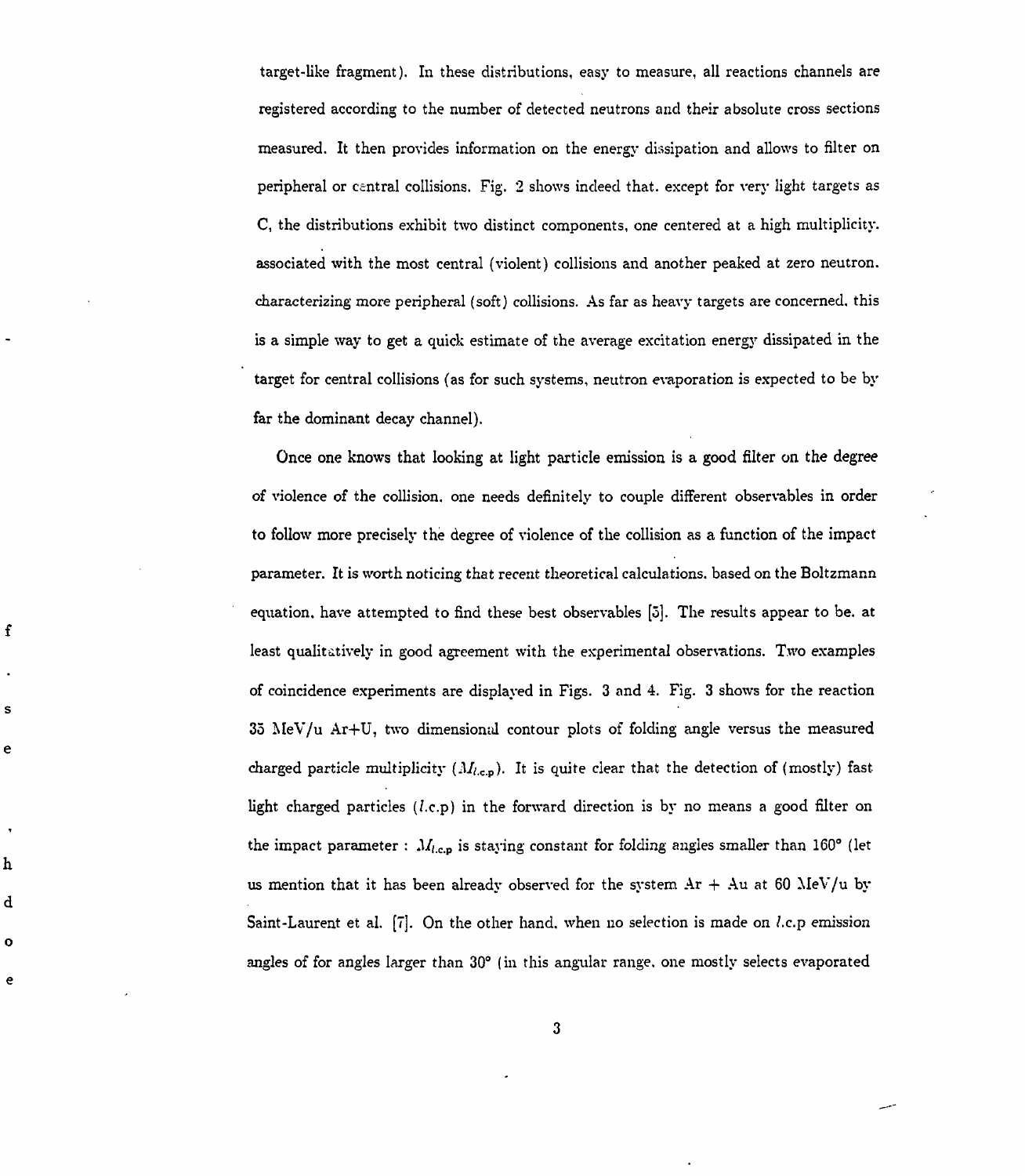particles from the target-like fragment (TLF). one sees an almost continuous increase of  $M_{l,c,p}$  with increasing linear momentum transfer (i.e for decreasing folding angles). As will be discussed later, the same result is observed when looking at the neutrons instead of the /.c.p.

The correlation between the projectile likle fragments (PLF) detected near the grazing angle and the light particle multiplicity, is also strongly emphasizing that one can easily follow the E dissipation and the impact parameter. This is illustrated in fig. 4 showing the strong correlation between the total number of emitted light charged particles and the atomic number of the detected PLF in the reaction 43 MeV/u Kr  $+$  Au [8]. Once again, the same picture can be observed when looking at the neutron multiplicity [9]. Obviously, as there seems to be a clear connection between the PLF charge and the /.c.p.multiplicity (i.e. the degree of violence of the collision), heavier the projectile, easier is expected to be the selection of the impact parameter.

The last example is concerning a very good filter ou the most violent collisions : the *l.c.p* emitted backwards (in normal kinematics). This appears clearly in fig. 3 displaying  $\sigma$  the reaction 27 MeV/u Ar + Th, the inclusive neutron distribution as well as those measured in coincidence with *l.c.p* detected at 160 $^{\circ}$  [10]. In this later case, one sees that the peripheral component (low neutron multiplicities) observed in the inclusive spectrum has completely disappeared. As will be discussed later, the *l.c.p* observed at 160° are mostly evaporated by a very hot system formed in the most violent collisions.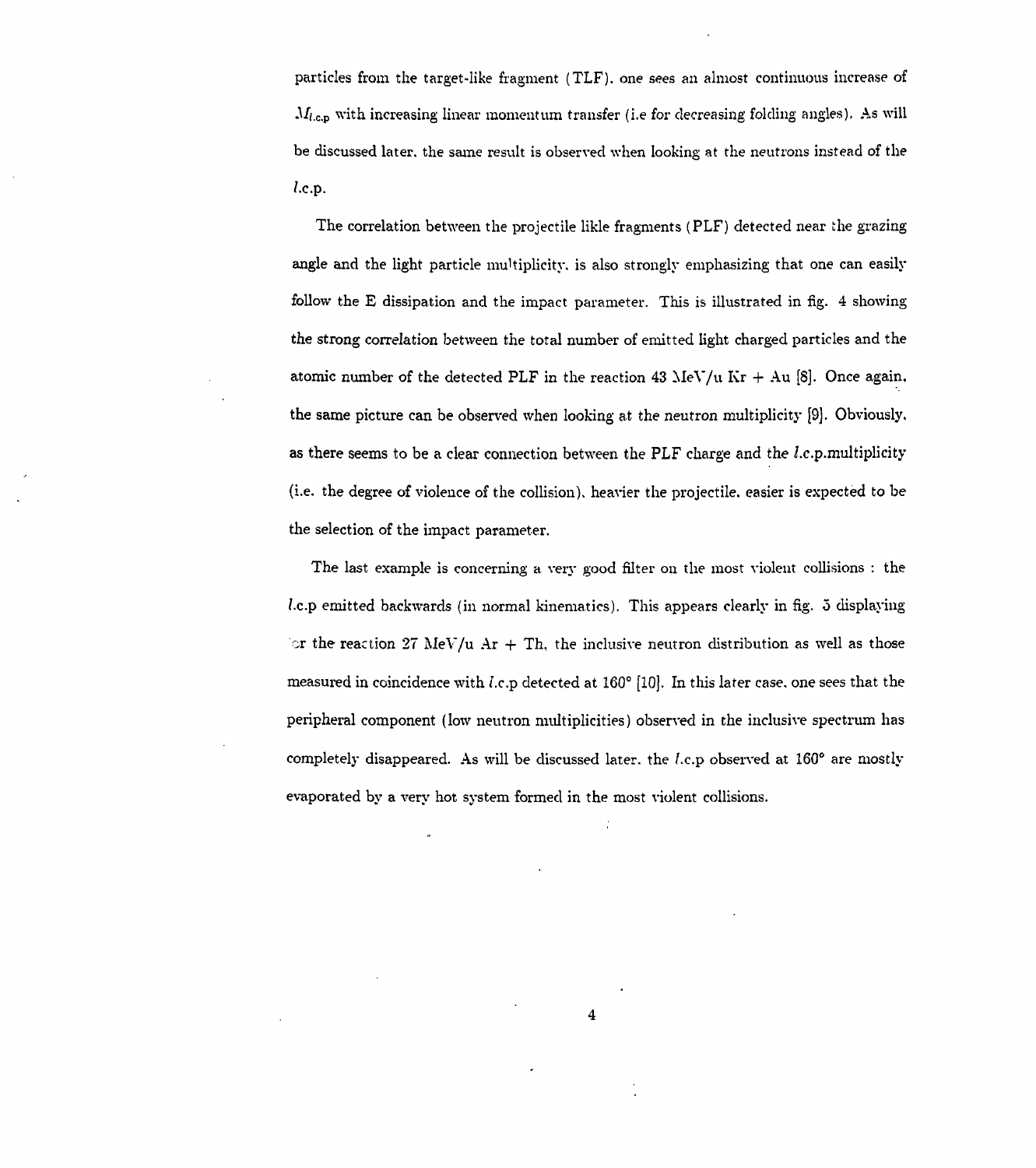## **3 From peripheral to central collisions**

### **3.1 Transfer reactions**

The sequential decay of either the projectile-like fragment (PLF) or the target-like fragment (TLF) by light particle emission in very peripheral reactions may shed some light on the primary mechanism for generating excitation energy [9][11][12][13]. Due to the very short interaction time, one can get a snapshot on the very early stage of the reaction.

Fig. 6 shows the energy spectra of various chlorine isotopes and the associated number of neutrons evaporated by the TLF in the reaction  $27$  MeV/u Ar+Au [9].

For the isotopes  $A = 38, 39$ , a transfer reaction is indeed well identified :

- a sharp increase of the average neutron multiplicity  $\langle M_n \rangle$  is observed on the high energy side, with a slope of 12 MeV/neutron (after correction for detector efficiency) indicating that the kinetic energy lost by the projectile is almost entirely converted into heat in the TLF.
- This sharp increase is only observed for product velocities larger than the beam velocity, that is for cases where matching conditions are the most favourable, the Fermi momentum of the transferred nucleons(s) being anti-aligned with the beam direction. Linear momentum conservation implies for the momentum imparted to the PLF in the forward direction to be maximum when the nucleon of the projectile is transferred at rest in the target nucleus. This corresponds to a minimum  $E^*$ deposition in the TLF and thus to a minimum value for  $\langle M_n \rangle$ . PLFs' produced with velocities well above the beam velocity should then be associated with almost cold TLF which is actually the case as  $\langle M_n \rangle$  is close to zero.

This transfer process appears to be dominant only for <sup>38,39</sup>Cl. With increasing energy loss

5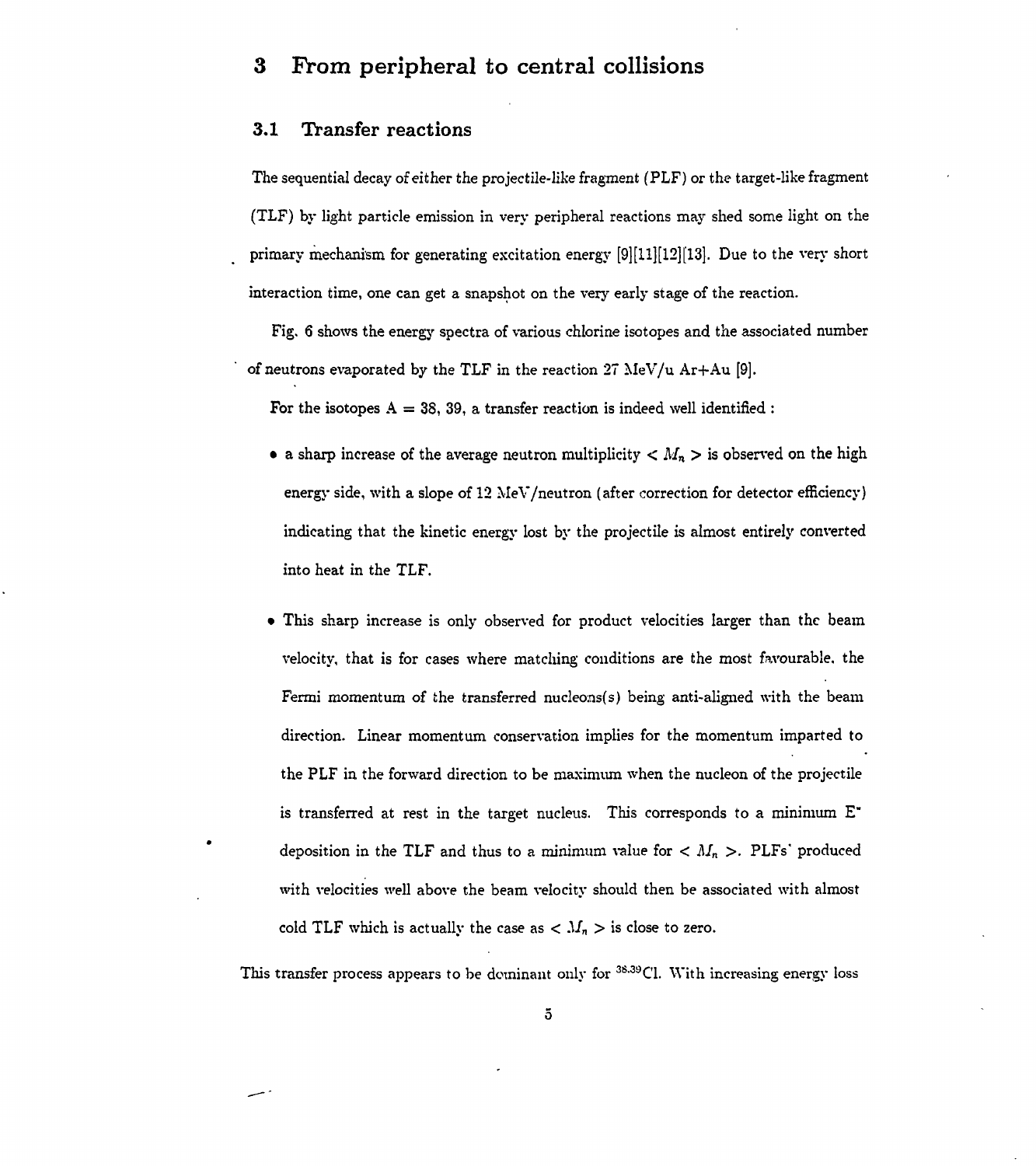$(A = 38,39, V_{\text{PLF}} \leq V_{\text{beam}})$  and for lighter masses, the dissipated energy per neutron is close to 60 MeV, a very high value not compatible with a pure binary process. Large energy losses are no more correlated with a large increase of the excitation energy in the TLF. This behaviour would strongly support the appearance of significant direct particle emission (or the onset of a participant-spectator process).

Several other experiments demonstrate clearly that the mechanism for generating the excitation energy is the nucleon exchange and that for these transfer reactions, the recipient gets almost all the excitation energy  $[12][14][15]$  (the TLF for stripping reaction, the PLF for pick-up reactions). The results are reasonably well reproduced in calculations assuming the expected total excitation energy deduced from the optimum Q value systematics (according to the Siemens prescriptions [16]) to be shared in proportion of the captured mass.

The fact that the recipient gets almost all the available excitation energy is the consequence of very short interaction times involved in these very peripheral reactions. One is getting here a snapshot of the very early stage of the dissipation process. Less peripheral reactions might then differ rapidly by the interaction time and pure transfer reactions are expected to decrease strongly. The evolution of the probability of pure charge transfer reaction has been investigated in the  $Ar + Ag$ . Au systems at 35 and 60 MeV/u [11]. In these experiments, the signature of a transfer reaction was the non-observation of a *l.c.p.* in a forward hodoscope (covering  $\pm 30^{\circ}$ ) in coincidence with a PLF, i.e. no observation of a sequential emission from an excited PLF (the neutron emission was not measured). Fig.7 indicates that the charge transfer probability is strongly reduced with decreasing PLF atomic number. However, it does not seem to be sensitive to the nature of the target at a given energy. More surprising, transfer reactions remain quite significant at 60 MeV/u. It might indicate that the particle states in the continuum have a high chance to deexcite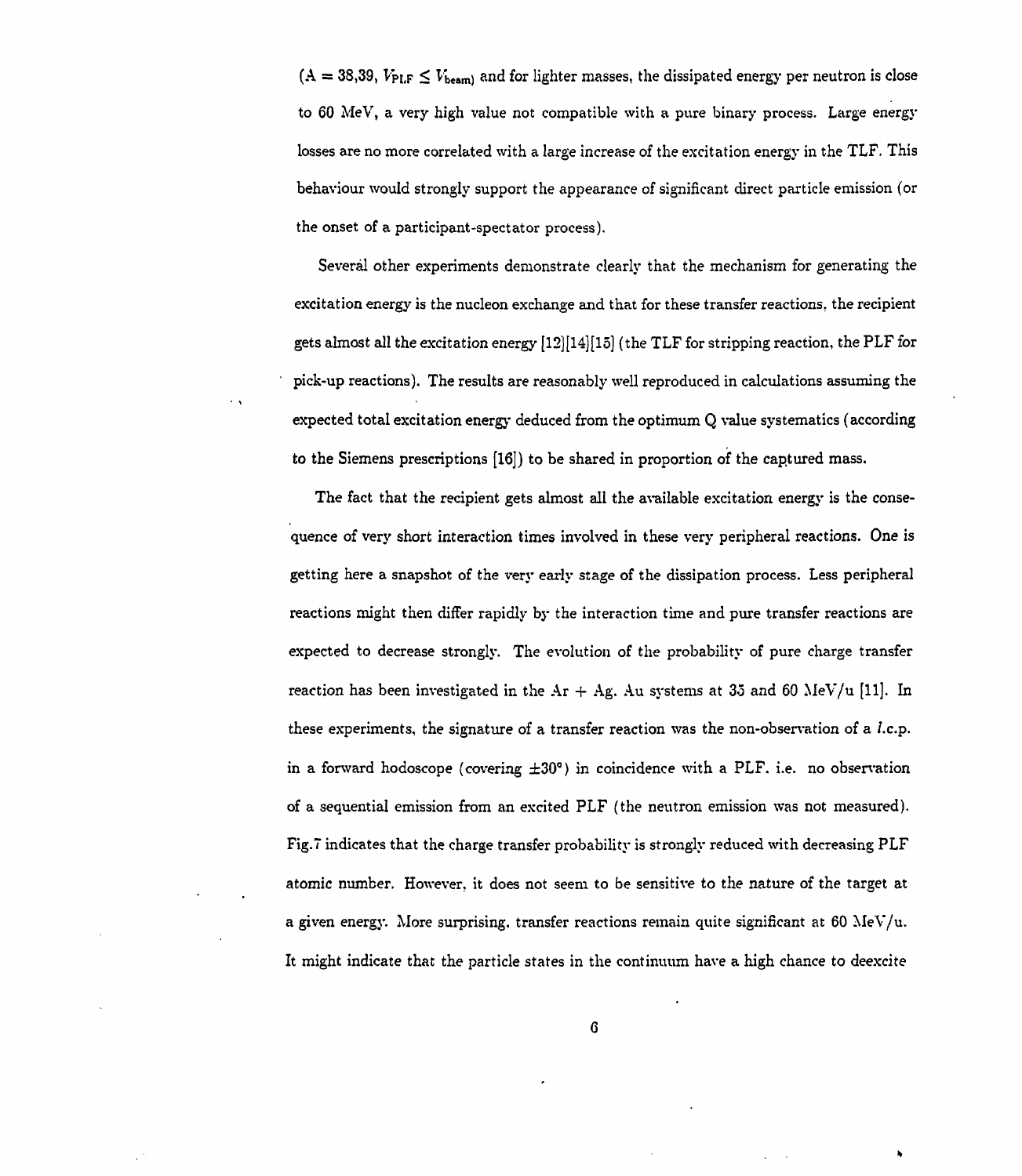by sharing the available excitation energy among particle-hole state excitations instead of emitting prompt fast particles [IT].

 $\mathbf e$ 

 $\mathbf{v}$ 

is

 $\mathbf{r}$ 

e

t

r

e

g

e-

is

al

re

er

In

p.

n

).

F

at

u.

te

# **3.2** The production of projectile-like fragment. Evidence for dissipative phenomena

Besides transfer reactions, extensive studies have been also focused on the origin of the PLF formation [17][18]. Earlier inclusive experiments have already demonstrated that, in this energy range (20-100 MeV/u), the high energy limit as described in the introduction is far from being reached and that the one body dissipation is still playing a significant rôle.

More recently, exclusive experiments have shed light on the excitation energy deposit in the outgoing pieces [11][19][20]. Whereas coincidence measurements between the PLF and TLF lead to some ambiguous conclusion, the observation of *l.c.p.* or neutrons associated with the PLF (or TLF) appears to be somewhat more promising. It is now well established that quite large energy dissipation can be reached and that the excitation energy sharing between the two outgoing fragments disagrees with the hypothesis of a complete thermalization over the whole system. An example is presented in fig. 8 for the reaction  $Ar+Au$ at 60 MeV/u[ll], In this experiment, the PLF have been detected in coincidence with the /.c.p. emitted in the neighbouring direction. Fig. Sa represents the energy correlation between one  $\alpha$ -particle and one PLF (Z=15). The existence of two components in this bidimensional representation signs clearly for the sequential emission of the  $\alpha$ . These two peaks are nothing more than the two kinematical solutions corresponding to the sequential decay of the PLF  $(Z=17)$ . Fig. 8b shows the primary PLF excitation energies deduced from a kinematical reconstruction which was taking into account all the sequentially emitted particles. None of the hypothesis considered for the excitation energy sharing can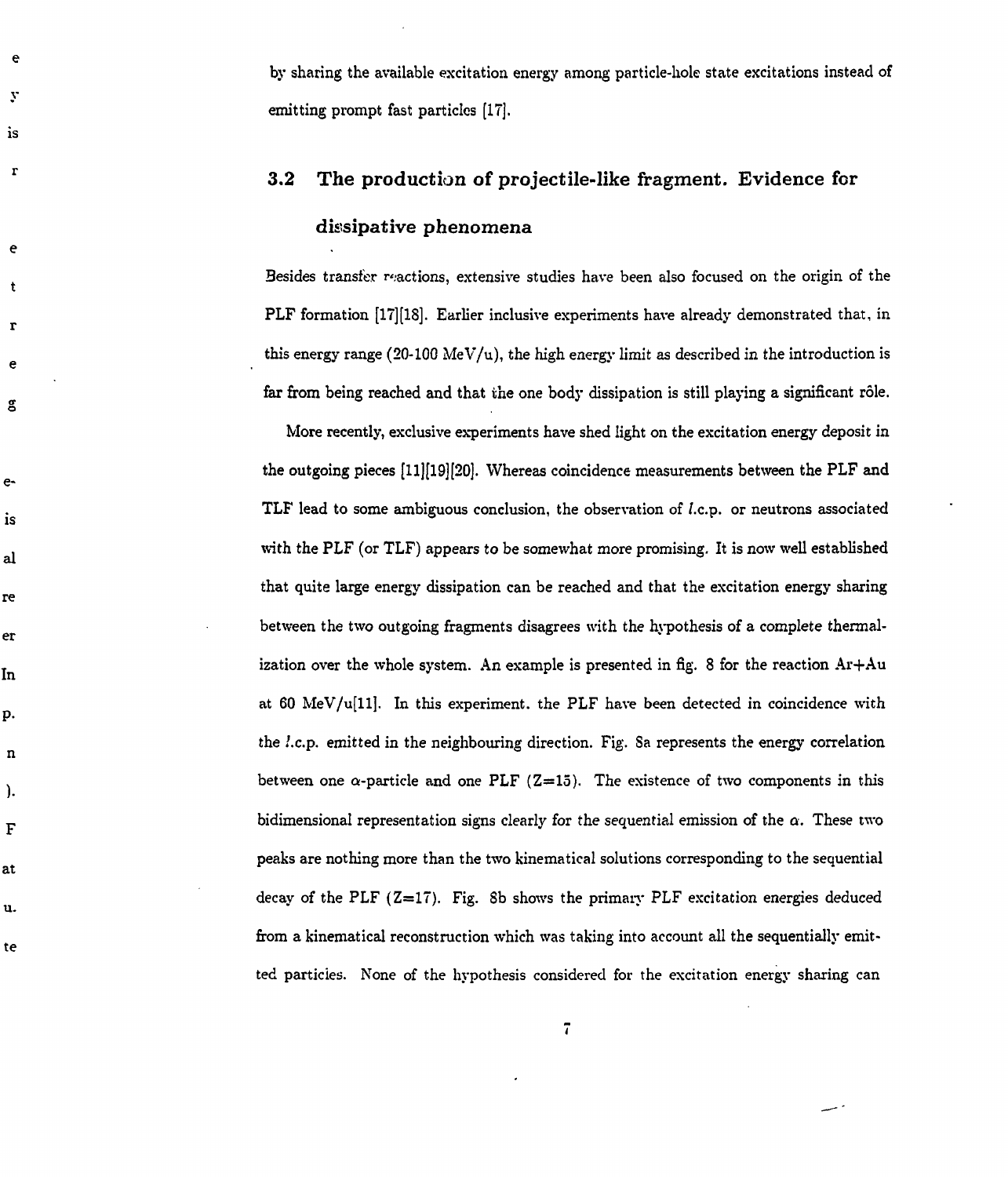explain the data (equal excitation energy, equal temperature, abrasion-ablation). The fact that the equal temperature hypothesis is not fulfilled (and it is even worse for the  $Ar+Ag$ system [11] ) may just reflect the rather short timescale of the reaction as compared to the thermalization time. However, it is clear that one has to include in any calculation the inelastic interaction between projectile and target.

Recent measurements of the number of slow neutrons (essentially evaporated by the TLF) have been performed on various systems. Fig. 9 shows for the reaction  $Ar+Au$ at three bombarding energies the everage neutron multiplicities coincident with the PLF detected near the grazing angle [21]. There is a clear connection between the average neutron multiplicity  $M_n$  and the mass of the associated ejectile. Light PLF are obviously resulting from very violent collisions. However, a quite astonishing result is that, for a given PLF mass, no significant change of the neutron multiplicity is observed between 27 and 44 MeV/u. This definitely rules out the hypothesis of a pure massive transfer process as it was observed at lower energies (such a mechanism would have implied an increase of the excitation energy deposit in the TLF in the ratio of the beam velocities). Increasing the incident energy seems to be inefficient to put additional heat in the TLF as expected if one keeps in mind the vanishing of the Pauli blocking. The large energy dissipation which is observed also rules out the hypothesis of a pure abrasion-ablation picture in this energy range.

A comparison has been performed with a phenomenological model developped by Bonasera et al.[22] which takes into account .in a very schematic way the coexistence of one body and two body dissipation. During the first step, one has to deal with a one body dissipation in which the Pauli blocking is taken into account. At midway of the calculated reaction time, a transition is operated arbitrarily and nucleons in the overlap region may be abraded, if

8

¢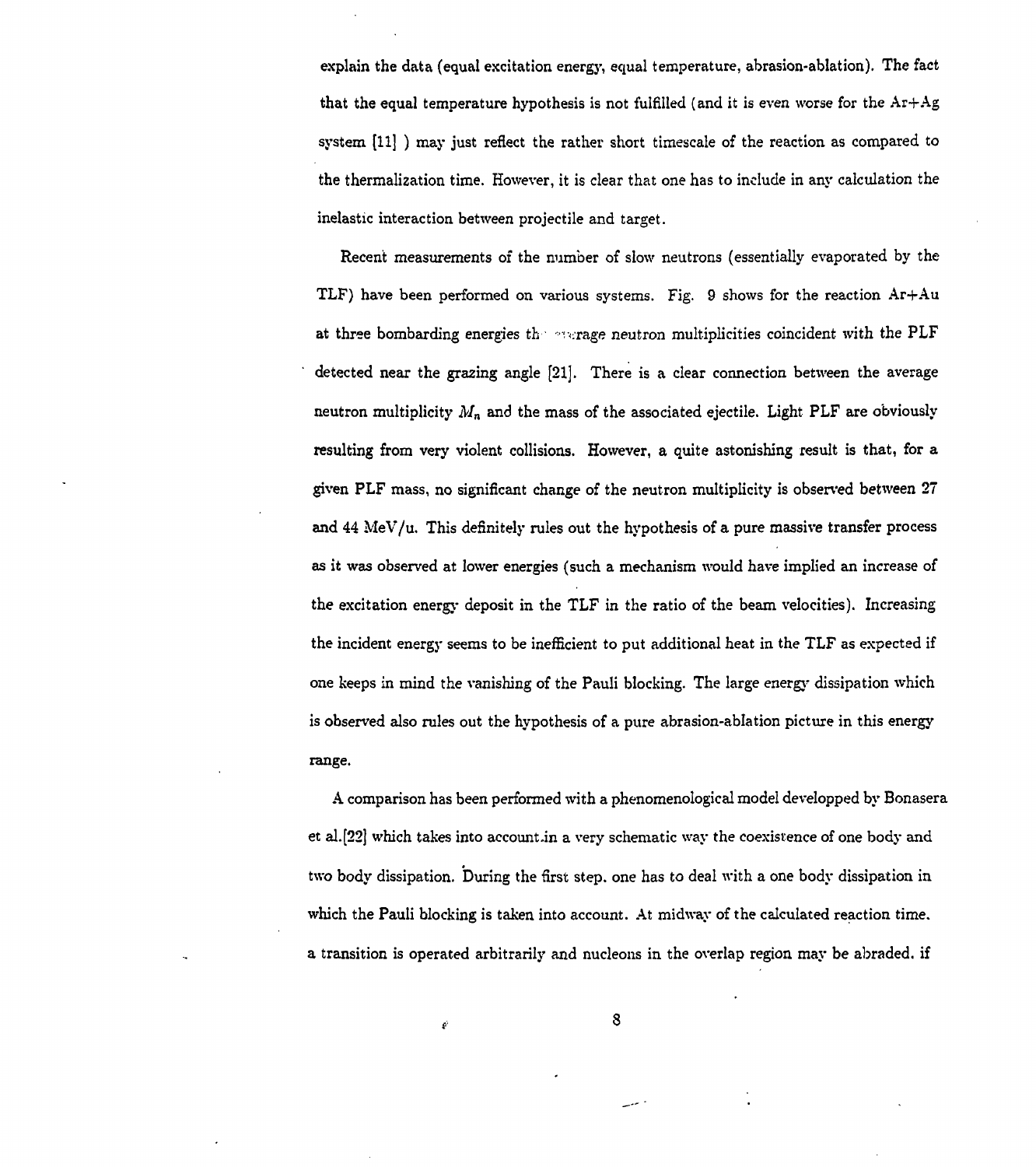it is energetically possible. In the exit channel, one has to deal with 3 excited objects, the PLF, the TLF and the abraded zone. The deexcitation of the excited PLF and TLF has been followed using the evaporation code PACE. As for the abraded zone, it has been supposed that half the excitation energy was removed by neutron emission. The contribution of these three components to the measured  $\langle M_n \rangle$  has been estimated through a Monte-Carlo code. The velocity of each source, its direction and the average kinetic energy of the emitted neutrons are taken into account in the calculation.

The agreement with the experiment is rather satisfactory at the three energies (Fig. 9). This is indeed a crude model and more refined models, including for instance preequilibrium emission instead of an abraded zone might be more relevant to explain the results. In any case, large energy dissipation leading to quite high excitation energies in both the TLF and PLF seem to be required in order to explain the results.

## 3.3 From projectile-like fragments to intermediate

## mass fragments

**ct** 

Ψā

to

he

he

4u

LF

ge

sly

ra

 $27$ 

ess

of

ing

d if

ich

rgy

asera

 $\mathbf d$ 

 $\mathbf{in}$ 

me.

 $\cdot$  if

Up to now, the discussion has been focused on the energy dissipation associated with reactions where one fast PLF (V>0.85  $V_{\text{beam}}$ ) was observed in the vicinity of the grazing angle. How does the situation evolve when observing slower framgents and/or larger detection angle ? This is illustrated by fig. 10 showing the average neutron multiplicity  $M_n$  in the (E/Z) space at 3°7 and 20° for the reaction 44 MeV/u Ar+Au. At 3°7, while the number of neutrons increases steadily with decreasing Z for the fast fragments, the low energy tail is characterized by large and similar neutron multiplicities whatever the PLF'Z. Moreover, these values are almost identical to those observed for the most dissipative processes observed in central collisions (see section 4). At  $20^{\circ}$ , the fast component has disappeared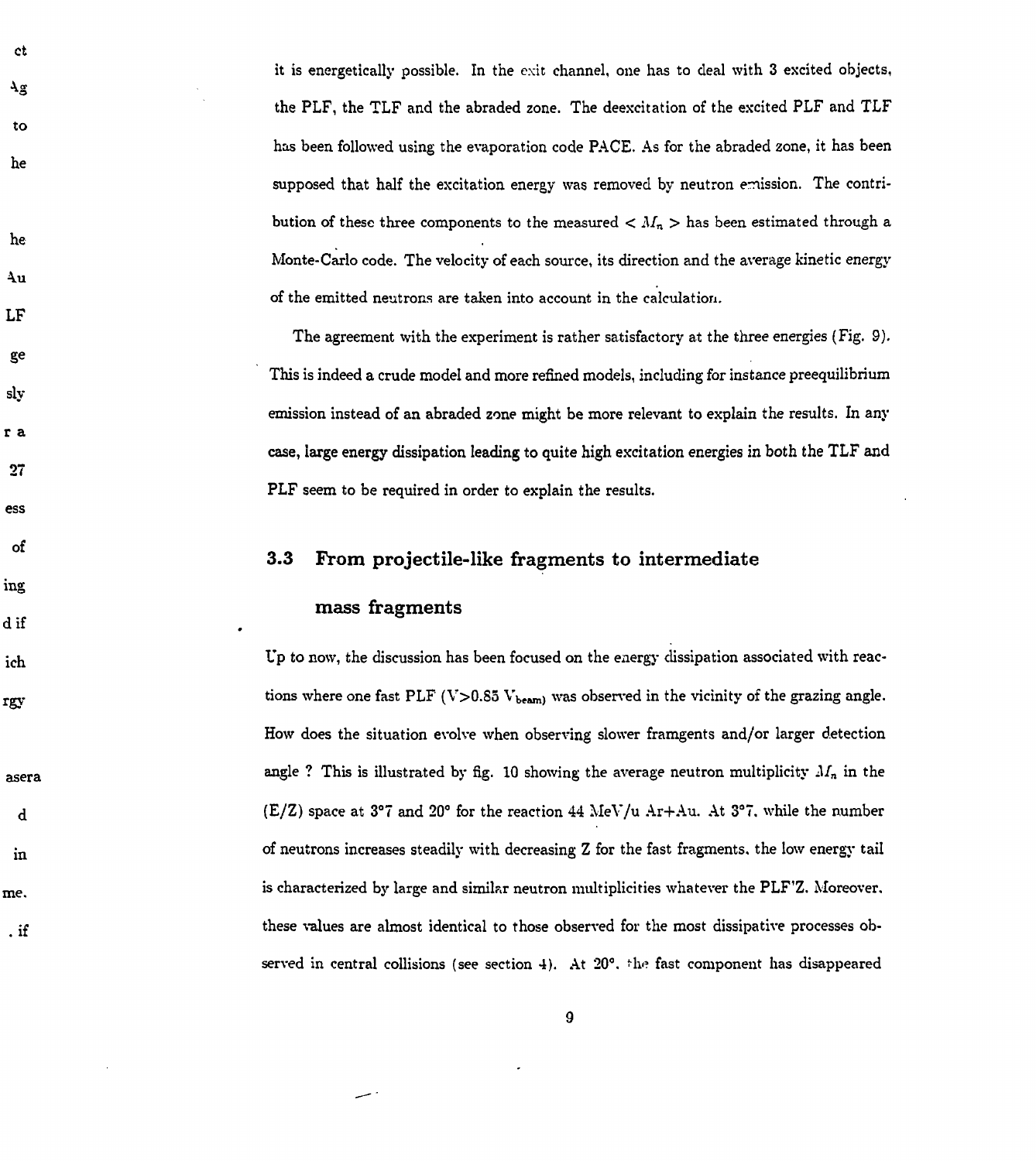and all the detected products are now associated with strongly dissipative collisions (very high neutron multiplicities). These products, very often called intermediate mass fragments (IMF) axe thus without any ambiguity associated with the most violent collisions and there is almost no dependence with PLF'Z of the energy deposition in the TLF.

The origin of this IMF production is much debated and the experimental situation is not clear; Let me just mention that their production has been discussed in terms of various processes : evaporation by the TLF in thermal equilibrium, non equilibrium emission from the TLF, a possible decoupling of the fireball, strongly damped collisions and finally multifragmentation. A complete discussion is out of the scope of these lectures. The reader may refer to other lecturers (see Moretto[23] and Pochodzalla [24] lectures).

## **4 Central collisions - Formation and decay**

## **of hot nuclei**

 $\zeta$ 

In this section, the discussion will be mainly focused on the formation and decay of hot nuclei up to some "limiting temperature". By this term, it is meant below some hypothetical borling point or below some critical conditions of temperature and pressure beyond which the system would become unstable against for instance multifragmentation. Studying the decay of such hot systems by light particle emission may bring very valuable informauon on the dynamics, the characterization of the initial nucleus, its nuclear properties and the limiting temperature.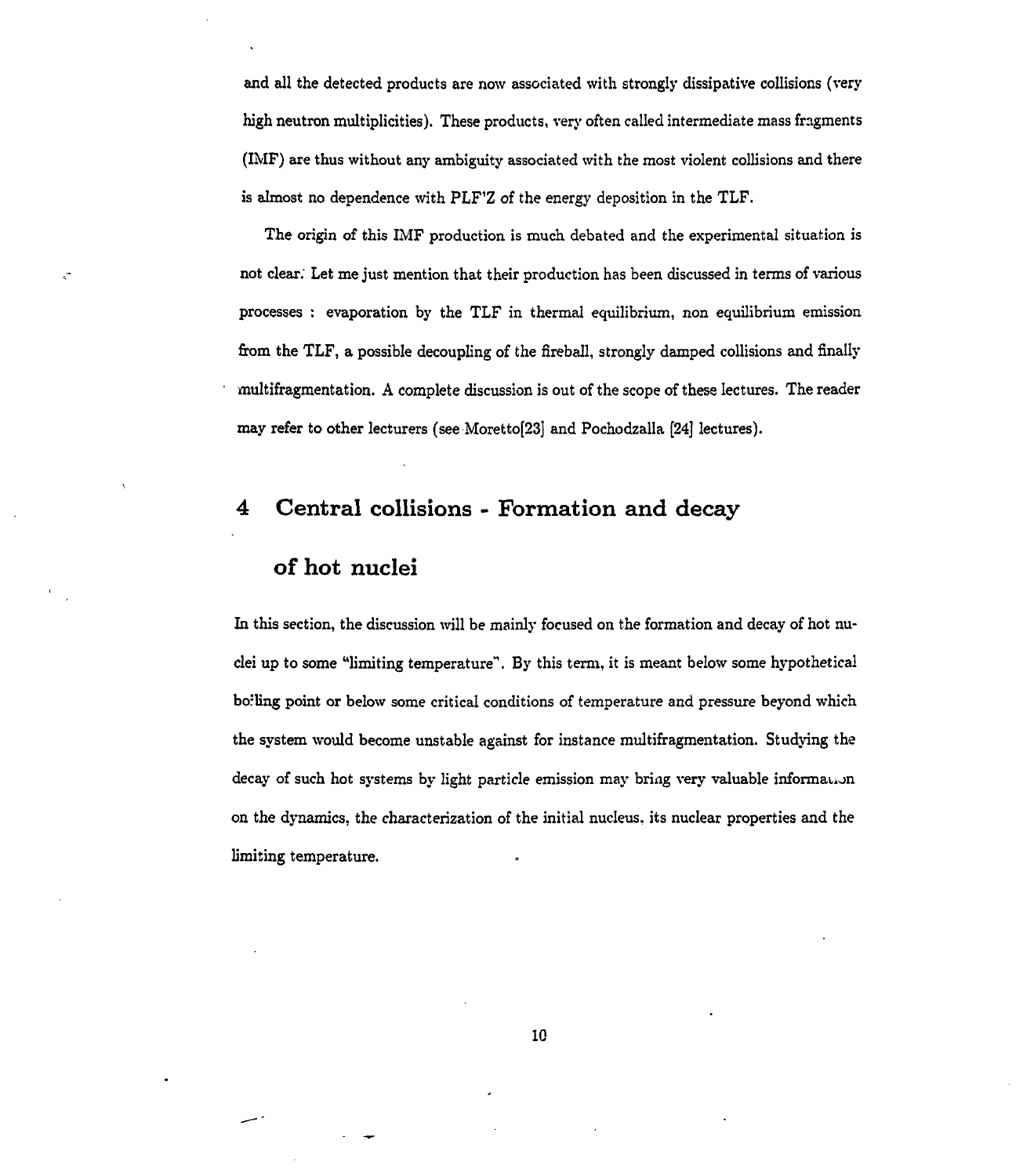# **4.1 The origin of the light particle emission in highly dissipative collisions**

In order to illustrate the various origins of light particles associated with quite central collisions, I chose the system 30 MeV/u  $S+Ag$  recently studied by Wada et al.[20]. The /.c.p. have been measured in coincidence with the evaporation residues (ER). Fig. 11 shows  $\alpha$ -particle spectra at various angles for different cuts in the ER velocity spectrum (selecting thus linear momentum transfer from 40% to 100% of the full momentum transfer). There is a pronounced evolution of the spectrum shapes with the emission angle (from  $5^{\circ}$  to 160°). The solid lines result from a moving source fli assuming three emitting sources : the  $PLF$ responsible for the high energy peak at very forward angle, the hot TLF (the only source still present at very backward angles) and an intermediate source associated with what is commonly labelled preequilibrium emission.

The latter raises the problem of particle emission at the early stage of the collision and is of course strongly connected with the definition of the thermalization already discussed by Tamair. [25]. Can we easily separate in time the preequilibrium stage from the equilibrium one ? Fig. 12 and 13 show two kinds of calculation emphasizing this time evolution of particle emission from the very beginning of the reaction. Fig. 12 is a calculation for the S+Ag system using the preequilibrium model of Blann [26]. In this calculation, the occupation states of the nucleons with respect to the Fermi sea are modified by nucleonnucleon collisions taking into account the Pauli principle. The time evolution is described by the Boltzmann master equation. The calculated angle integrated proton spectrum is shown for different steps (1 step =  $2.10^{-23}$  sec). It is seen that after 13 steps, there is no change anymore in the shape of the spectrum and one may consider a pure equilibrium emission.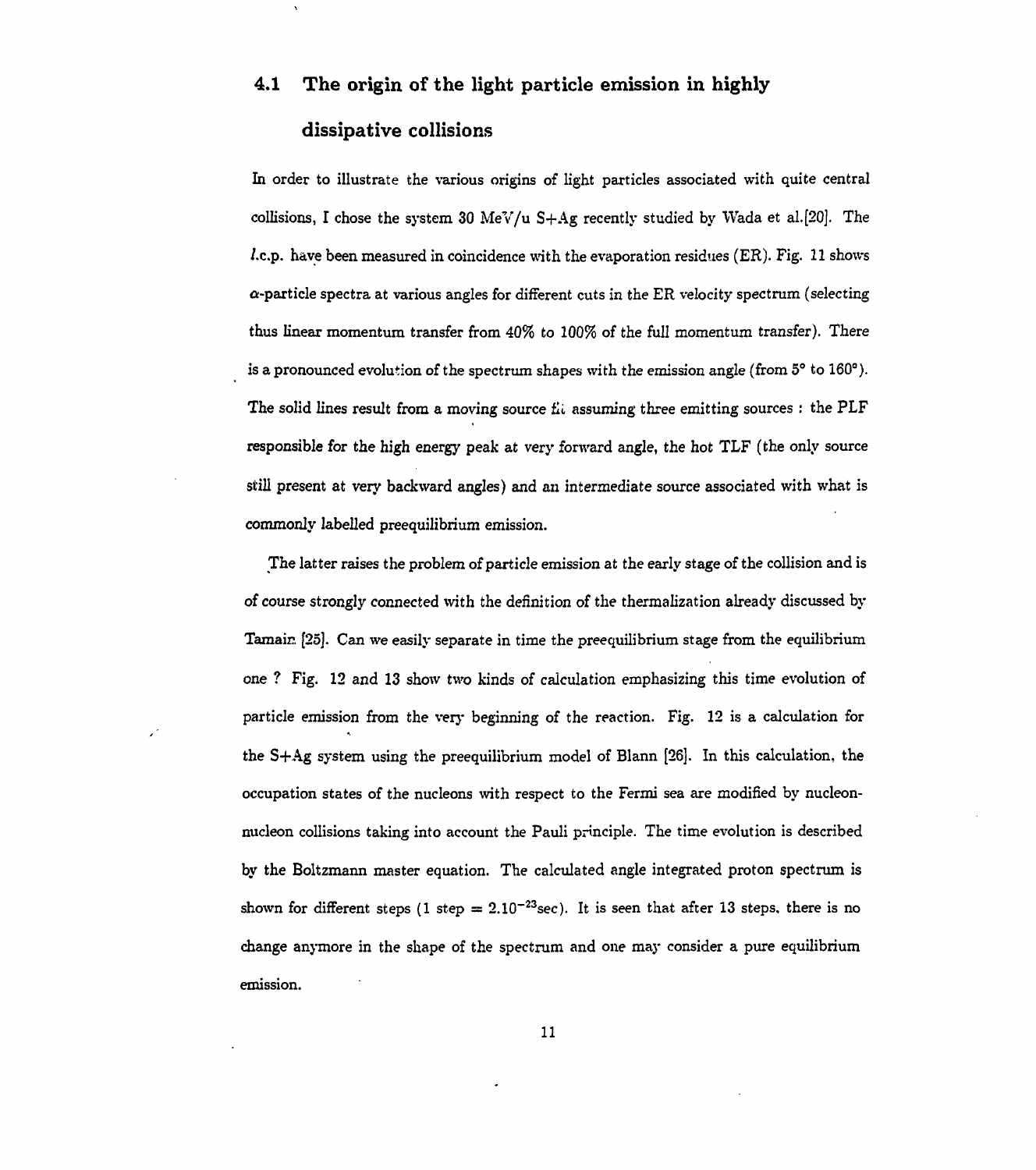In fig. 13, a quite different theoretical approach has been used,which has to deal with Landau-Vlasov calculations [27]. The number of emitted nucleons, their flux , the anisotropy as well as their mean kinetic energy have been followed as a function of time. The flattening of the main anisotropy and the saturating value of the kinetic energy allow again to define the time from which a pure statistical evaporation can be reasonably considered. It corresponds to about  $4.10^{-22}$  sec. However, there is obviously no clear frontier between the preequilibrium and equilibrium stages and the separation is then somewhat arbitrary. Nevertheless, it is clear that studying such non equilibrum processes may provide us valuable information on the route towards equilibrium.

Let us focus now on the equilibrium component which, according to Wada et al [20] is most easily observed at backward angles (see fig. 11). There are, indeed, strong arguments deduced from several experiments for these backward emitted particles to be evaporated by a hot nucleus in thermal equilibrium.

- First when choosing a very heavy system such as  $C+Th$ , and recording coincidences between fission fragments and backward emitted light particles [2S], one observes that the measured spectra are identical whatever the correlation angle between the fission fragments: protons and a-particles are emitted by the composite system before the fission (fig.14). It agrees with other experiments dealing with neutron emission. From these very nice results, presented by Hischer [29]. it has been possible to get an estimate of the prescission lifetime.
- At backward angles, an isotropic emission from the recoiling composite system is clearly identified as shown in fig. 15 displaying isocontours of invariant cross-sections for a-particles detected in coincidence with two fission fragments following large momentum transfer [30]. Moreover, as will be discussed later, the energy spectra have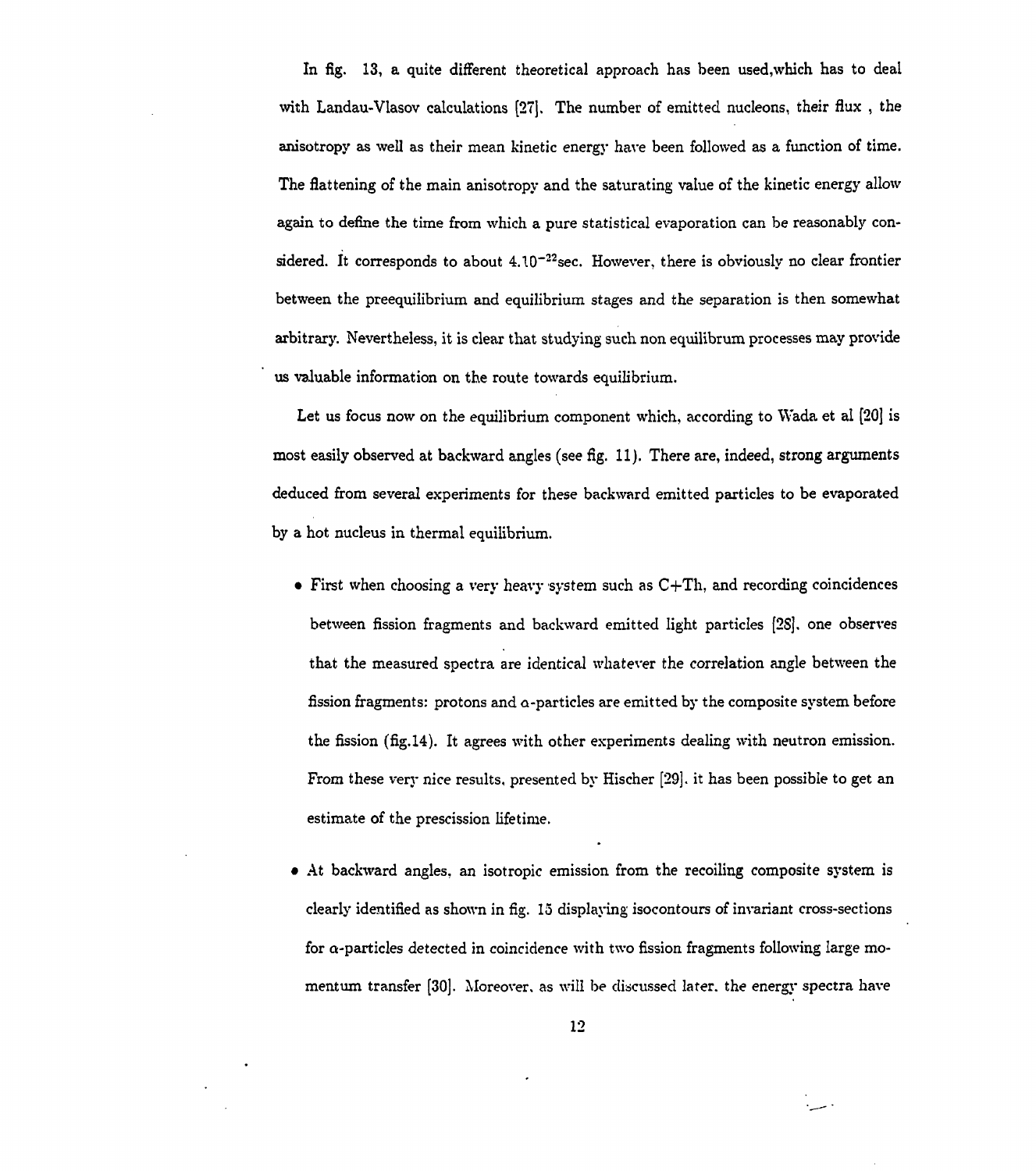the expected Maxwellian shape for an evaporation from a thermalized system.

### **4.2** Evolution of the thermal energy deposit with

#### incident energy

In order to determine with a good accuracy the excitation energy deposited in the system, the ideal experiment would be to identify all decay channels contributing to the decay process of the hot neucleus. This includes the observation of neutrons, light charged particles (*l.c.p.*), complex fragments and  $\gamma$ -rays . Such a complete experiment has not been undertaken so far, but several groups have concentrated their efforts on one or several of these channels [1-3]. One series of experiments which will be described here as an example is concerning Ar induced reactions on heavy targets (Au and Th) in the energy range 10-77 MeV/u [2-4,10].

### 4.2.1 The fission channel

For such very heavy systems, neutron evaporation is expected to carry away a large part of the excitation energy. Using a  $4\pi$  neutron detector essentially sensitive to low E neutrons, i.e. to neutrons evaporated by the slow moving source (the recoiling hot nucleus), the neutron multiplicity has been measured in coincidence with the fission fragments in the reaction Ar+Th at 3 bombarding energies  $27$ ,  $35$  and  $44$  MeV/nucleon [31]. As pointed out in fig.16. the average neutron multiplicity  $(M_n)$  exhibits a very strong dependence with linear momentum transfer . However, for small values of the folding angle, it saturates • « at somewhat constant value whatever the bombarding energy is  $( $M_n > \simeq 20$ , a value$ not corrected for the efficiency of the detector. The real value is close to 34 neutrons). This saturation clearly indicates that the width of the central collision bump is only due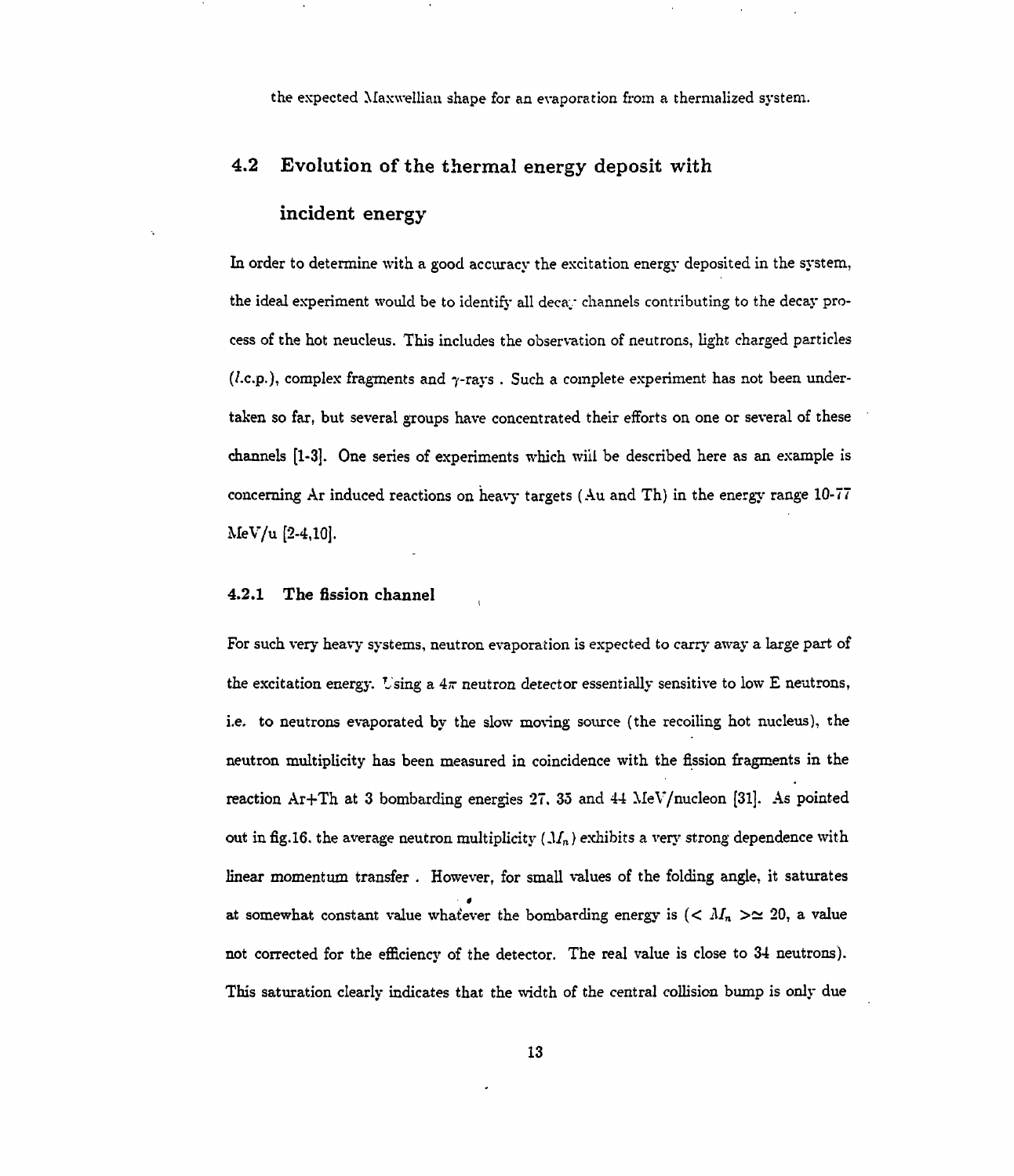to the combined effects of particle evaporation, velocity and mass dispersion of the fission fragments. The observation of events at very small angle by no means indicates the possible existence of some complete fusion events.

The fact that some saturating value of  $M_n$  is observed at the three bombarding energies indicates that the same excitation energy is carried out by neutron evaporation. Let us mention that the same behaviour is observed for  $l.c.p$  so that we can conclude to a saturation of the thermal energy deposit above 27 MeV/u. However, it might well be that, for this particular decay channel (fission), a saturation is found which will not be observed for other channels . One should keep in mind that binary fission following large momentum transfer seems to vanish completely at 44 MeV/u.

It is then worth selecting a trigger for the most dissipative collisions which allows to probe the energy dissipation by way of all exit channels as opposed to just one as before with the pure binary fission . This minimum bias probe is the evaporation of light particles (n, H, He).

#### 4.2.2 Light particle multiplicity measurements

The observation of light particles is in that sense a very powerful tool as one knows that, irrespective of the decay process, all massive fragments finally cool down by emitting light particles.

For such very heavy systems  $(Ar+Au, Th)$ , as neutron emission is by far the dominant channel, it is not necessary to perform a  $4\pi$  measurement of the charged particles. One needs to measure differential multiplicities and integrate over angle. These measurements have been performed at 160° where the contribution of preequilibrium emission is expected to be negligeable. Moreover, most of the *l.c.p* emitted backwards are associated with very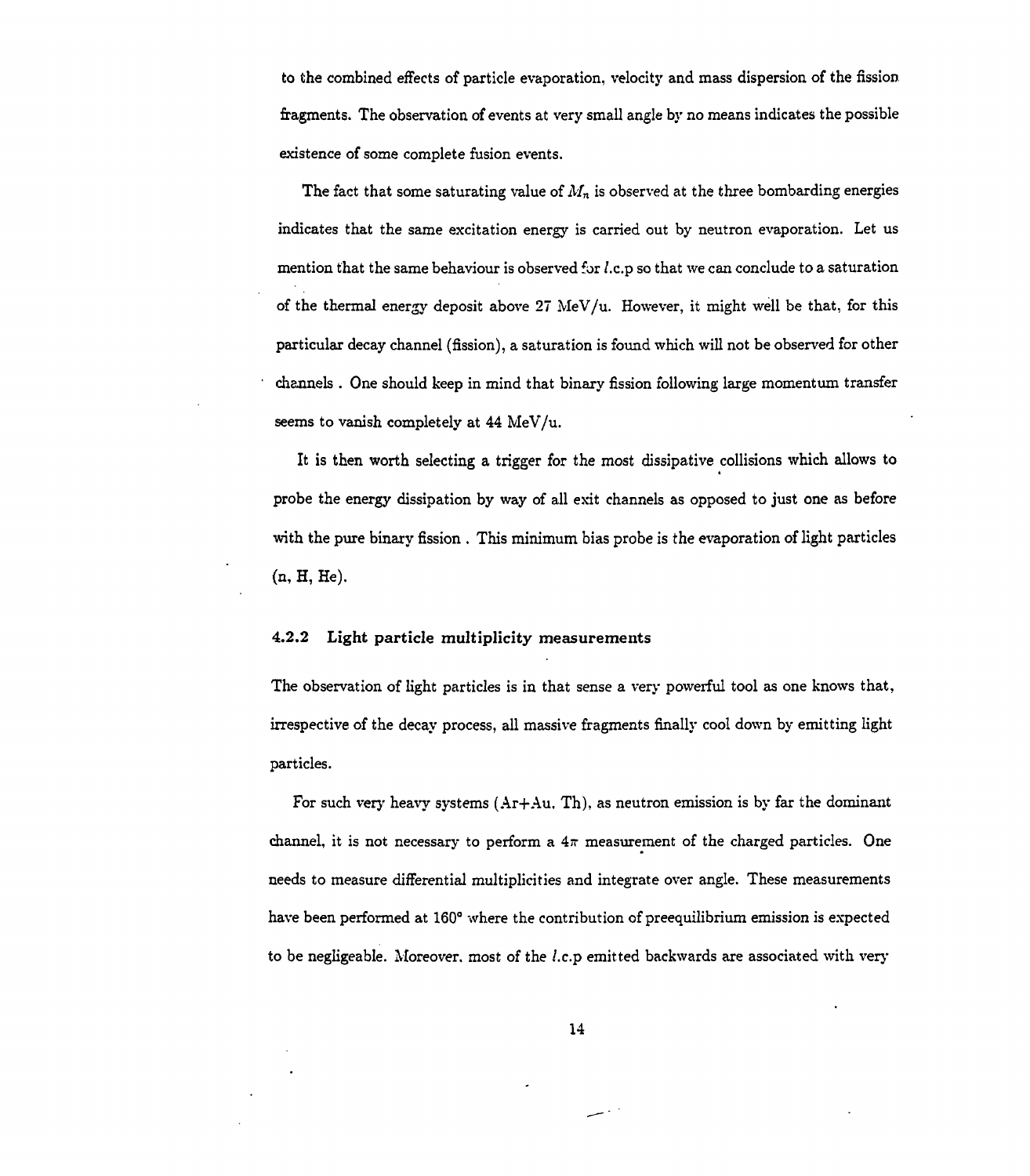large energy dissipation (see fig.5). Fig. 17 shows an example of the *l.c.p* differential multiplicities (for 44 MeV/u Ar+Au) plotted as a function of the neutron multiplicity  $M_n$ [10]. They exhibit a more or less linear dependence with *Mn* before reaching a saturating value just at the location of the maximum in the inclusive neutron spectrum. Moreover, as illustrated in fig. 18, the energy spectra of backward emitted  $\alpha$ -particles are identical in shape and in position indicating similar properties for the emitting sources. The temperature parameters deduced from the slopes of the spectra are very similar, close to 5.3 MeV. Absolute multiplicities for each particle have been deduced assuming an isotropic emission in the rest frame of the emitter . Results are summarized in fig.19 together with the efficiency corrected associated neutron multiplicities . Also shown are the values of the thermal energies deduced by summing up the energy carried out by the neutrons and /.c.p  $[10]$ .

There is a clear evidence for a soft saturation of the thermal energy deposit in the range 27-77 MeV/u. The value of 650 MeV deduced for the reaction  $Ar+Th$  corresponds to  $T =$ 5.5  $\pm$  0.5 MeV (assuming a=A/8), a value very similar to the one inferred from the relative population of widely separated states of emitted complex fragments. [7]. Moreover, recent Landau-Vlasov calculations indicate also a similar value for the excitation energy in central collisions for the reaction  $Ar+Au$  at 60 MeV/u [32].

The results somewhat contradict previous recoil velocity measurements for the same systems using the folding angle method from which a substantial increase of the excitation energy was deduced in the energy range  $30-44$  MeV/u [33]. This probably may indicate the limitations of the folding angle method at high energy. As pointed out recently, there can be quite significant distorsions of the folding angle distributions due to increased non equilibrium processes [34]. On the other hand, one may doubt on the validity of the massive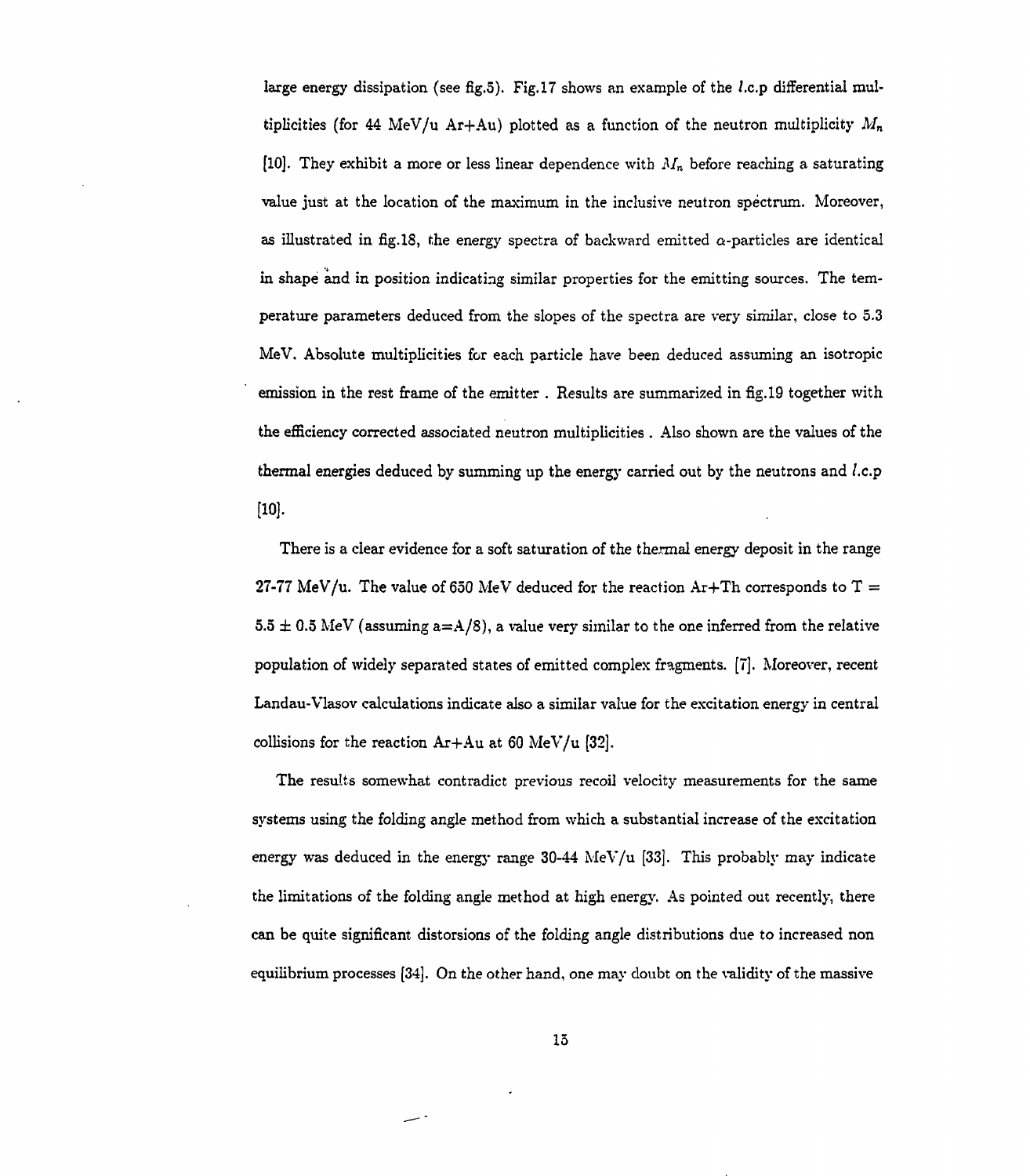transfer hypothesis in this wide energy range used to deduce the excitation energy [2].

On might also imagine that this saturation effect reflects the increasing importance of compression effects at high energy (as suggested by recent Landau-Vlasov calculations [35]). If it were the case, the damping of the collective modes should not contribute to increase the thermal energy. This could be the case if one assumes some multifragmentation process. In that case, the heat capacity of the system will be strongly affected and most of the collective excitation energy would go into surface and Coulomb energy of the fragments and very few into heat. However, this hypothesis does not hold as it would require high intermediate mass fragment (IMF) multiplicities which is not the case (they remain smaller than 2 units)[4,36],

Before to end this chapter, it is worth noticing that this series of experiments, based on the observation of light particle evaporation, has clearly demonstrated that highly excited nuclei can be formed in thermal equilibrium up to 5 MeV temperature. Let us summarize the signatures of the thermalization. More than 40 particles (n, p,  $\alpha$ ) are evaporated by the hot system (see fig.19), strongly supporting the idea that the excitation is distributed over the whole system. Furthermore, the  $\alpha$ -particle spectra have the expected maxwellian shape and they are isotropically emitted in the rest frame of the slow moving target-like fragment (see figs. 15 and 18).

#### **4.3 Evidence for the existence of a limiting temperature ?**

### **A compilation**

One very fundamental question is related to the possible excitation energy that a nucleus can sustain. In other words, how hot can be a self bound system in thermal equilibrium? This problem has been already tackled in the previous section for one given system.Let us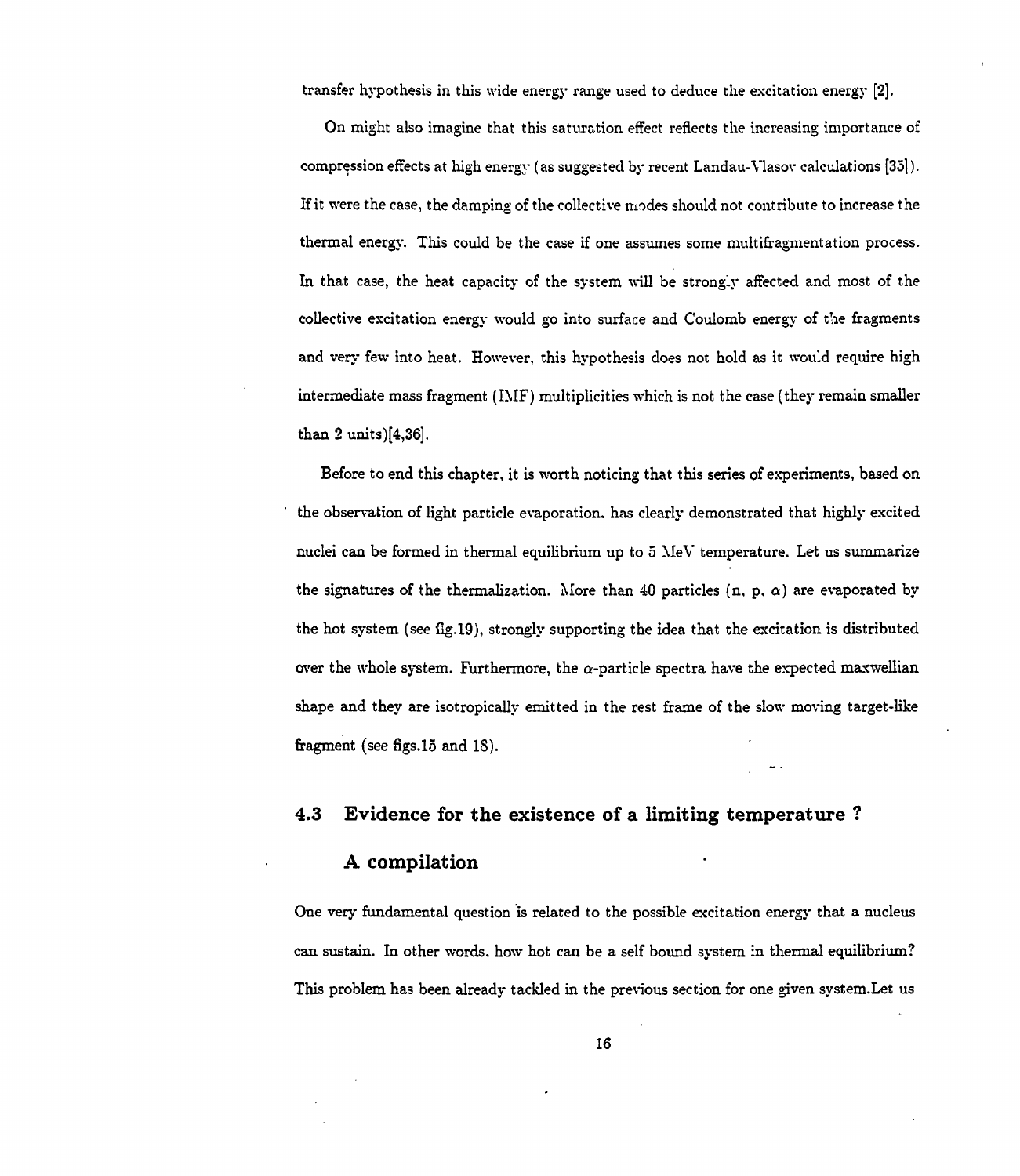look now at some compilation reviewing the existing results concerning only the highest excitation energy reached so far for a given mass of the composite system [2]. The results are displayed in Fig.20. The upper values are evolving from  $6.5$  MeV/u for the light systems down to 3 MeV/u for the heaviest ones and are obviously far below the corresponding binding energy of the system ( $\simeq$  8 MeV).

οf

↑.

e

s.

e

S

·h

 $\mathbf r$ 

 $\mathbf{n}$ 

d

e

y

d

e

S

?

S

Let us look briefly how do these results compare with the theoretical predictions. It is not the place here to compare the advantages and drawbacks of the different methods and more details can be found elsewhere [1]. Theorists have first approached the problem from a static point of view. In these calculations, a sudden heating and the equilibration of the single particle degrees of freedom are a priori assumed. The stability of the system is then defined as the coexistence of the hot nucleus in equilibrium with the surrounding vapour phase (a substraction procedure being used to determine the properties of the hot nucleus without vapour) [37-39]. One example is shown in fig. 21 which shows iso contours of critical temperature in the (N,Z) plane calculated within the hot liquid drop model [40]. The instability is largely influenced by the balance between Coulomb, bulk and surface energies, which explains the variation with the nuclear charge as well as with the isospin. One should notice that these calculated values seem to be in rather good agreement with the present experimental data.

Does it mean that one has a comprehensive picture of the problem ? It might be premature to conclude as there are still open questions. Most of the results obtained so far have been deduced from Ar induced reactions (or lighter projectiles). The observed saturation of the thermal energy deposit above 30 MeV/u for the Ar+Th reaction might reflect the increasing influence of dynamical effects. On the other hand, few measurements of folding angle distributions of fission fragments using heavier beams such as **Xi** and Kr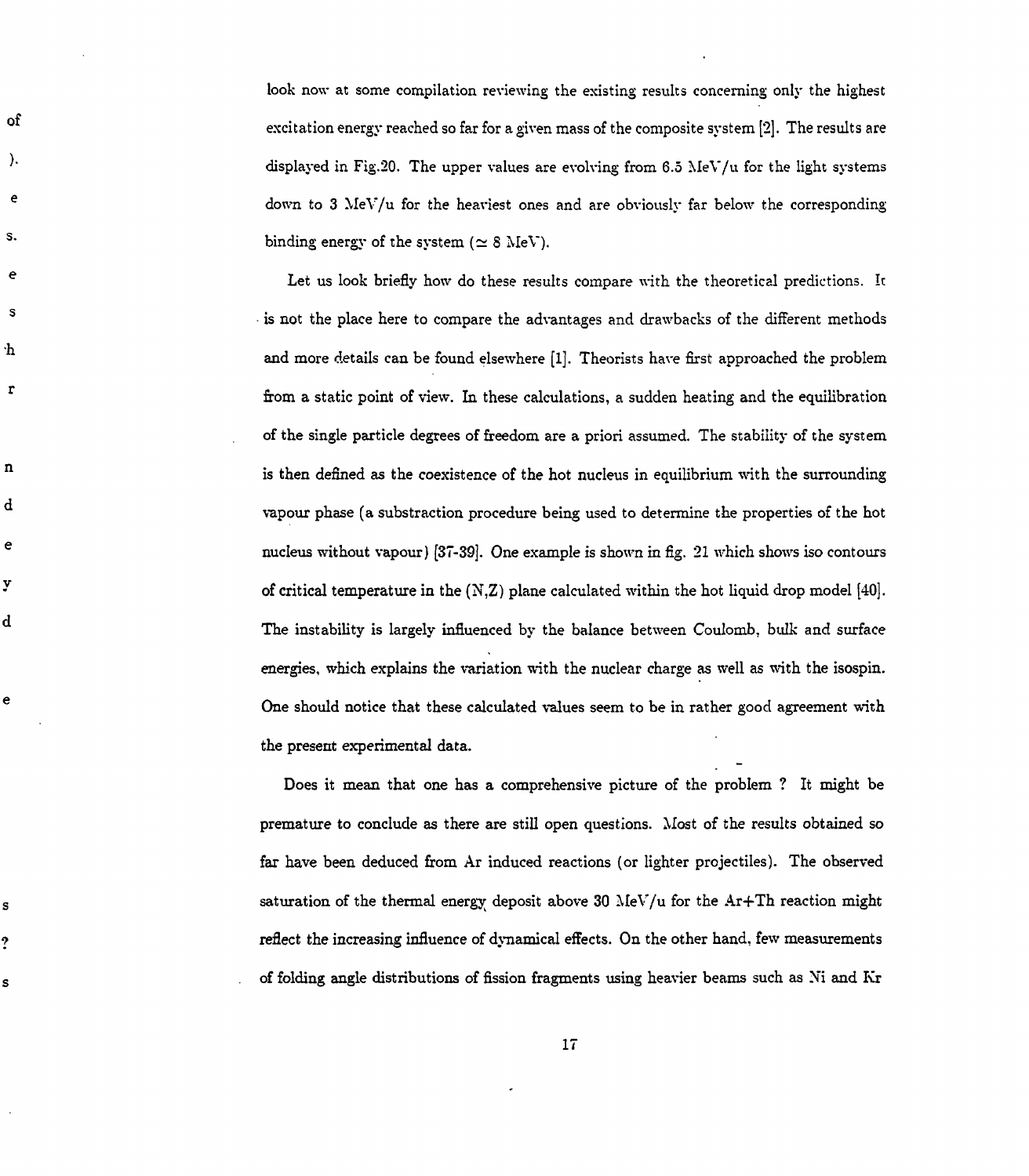seem to indicate the capability to transfer much higher linear momentum (up to 13 GeV/c for the reaction  $Kr + Th$  [41].

The best approach to check the influence of the dynamics is probably to use the semiclassical kinatic equations, taking into account the balance between the mean field and individual collisions.

Two reasons may explain the observed saturation of the thermal energy with increasing Ar bombarding energy. First, particle emission at the very early stage of the collision should play an important *TO!* as the decay time of such a very hot system is becoming comparable to the collision time. Moreover, the possible excitation of collective modes which might be strongly enhanced in heavy ion collisions could strongly limit the thermal energy. Recsnt dynamical calculations (Landau-Vlasov) have shed additional light on this problem. An example is shown in fig.22 for the system Ar+U at 27 MeV/u. This result from a Landau-Vlasov simulation performed for a head-on collision [42], It indicates that a complete thermalization occurs in a very short time, 80 fm/c ( $\simeq 2.10^{-22}$ sec). At that time, the anisotropy of the nucleon momentum distribution indeed tends to zero. At this point, a maximum energy per nucleon of 2.6 MeV has been reached , and the fused system in thermal equilibrium starts to evaporate. One should notice that the agreement with the experiment is quite satisfactory. However, the calculation exhibits a very interesting feature, namely that the collective modes are far from being relaxed so rapidly. This emerges clearly from the study of the system  $Ar+Au$  at 60 MeV/u [7,35]. Even at this high energy, the thermal energy of the system remains saturated at 650 MeV. The explanation is found in the balance between thermal and collective energy. Densities up to 1.3  $\rho_0$  are obtained and the coupling between preequilibrium emission and monopole vibrations contributes to remove a large part of the total available intrinsic excitation energy.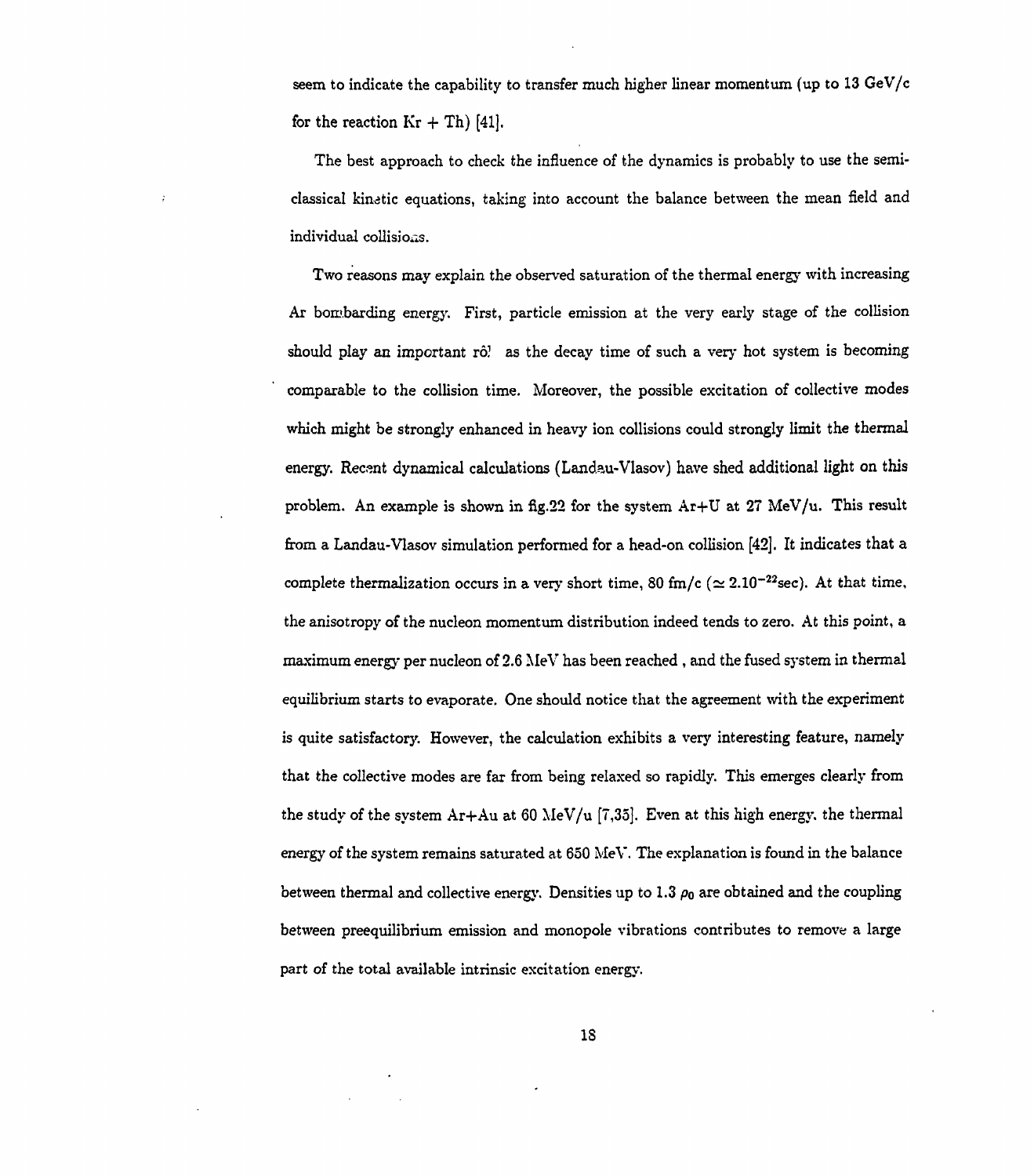There are still many open questions concerning the limiting temperatures. For instance, a precise study of non equilibrated particle emission with increasing bombarding energy is strongly needed  $(n,p,\alpha,$  clusters). Up to now, very few results are available. On the other hand, a precise determination of the excitation energy deposit by means of the light particle multiplicities  $(n,p,\alpha)$  are strongly needed using much heavier beams than Ar (Kr,  $Xe$ , Au).

The folding angle method, which has been used so extensively should be used cautiously. Several authors have deduced from such studies that the fusion process vanishes completely above some critical bombarding energy. Fig.23 illustrates clearly that, despite the disappearance of the so-called central collision peak in the fission correlation, the cross-section corresponding to highly dissipative collisions (deduced from inclusive neutron multiplicity measurements) remains more or less constant in the energy range  $27-77$  MeV/u (about  $50\%$ of the total reaction cross-section) [43], The disappearance of the hign linear momentum transfer peak in the folding angle has then to be connected with the decay properties of the composite system (vanishing of binary fission ?).

Recent results indicate indeed that even for very dissipative collisions, the remnant projectile has to be taken into account in the momentum balance and that the detection of fission-like fragment should not be restricted in the reaction plane [44].

# **5 Conclusion**

These lectures were intended to emphasize what could be learned from light particle emission in heavy ion induced reactions in the energy range  $20-100 \text{ MeV/u}$ . The observation of light particles appears indeed to be a very powerful tool to probe the reaction mechanism and study the energy dissipation. It provides snapshots of the collision at different time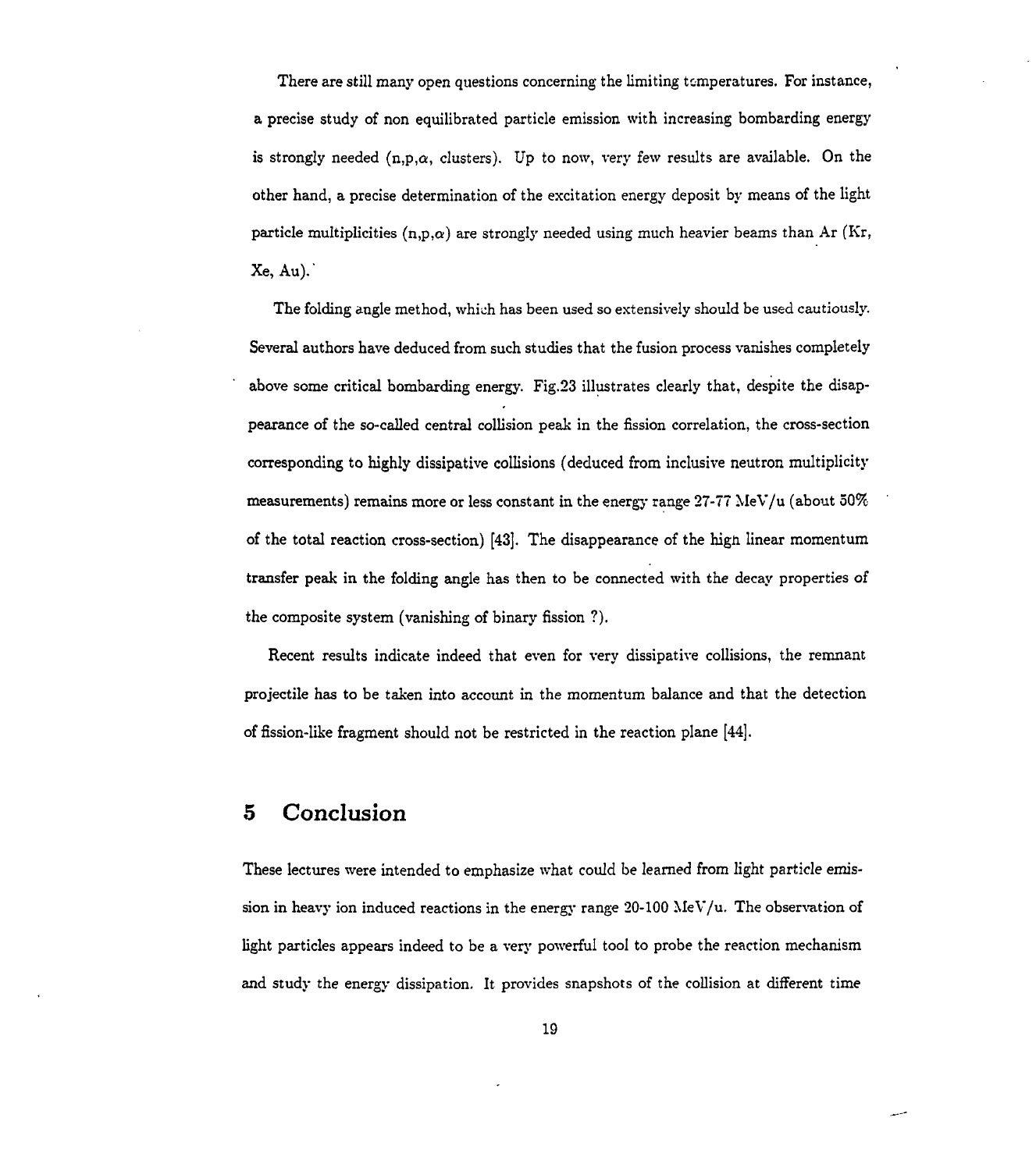intervals and sheds light on the reaction mechanism. It is of a large interest in studying peripheral processes (transfer reactions, projectile-like fragment production, mechanism for excitation energy generation and energy sharing between the fragments, preequilibrium emission...).

It is an excellent probe of the thermalization of hot nuclei produced in central collisions and to measure properly their excitation energy and temperature and study their decay properties . We learned already a great deal from these studies : it is now unambiguously established that heavy hot nuclei can be formed in thermal equilibrium up to  $T=5$  MeV. Whether or not this temperature can be associated with the maximum excitation energy that a nucleus can sustain is still an open question. It might not be the real limiting value and just reveal the strong influence of dynamical effects which could be overcome using heavier projectile at moderate energies.

¢.

Among the open problems, one has for instance still to understand the saturation of the thermal energy deposit with increasing projectile energy which has been observed in the reaction  $Ar+Th.$  Very exclusive experiments are needed in order to understand where goes the missing energy. Do the dynamical effects lead to high compression of the system as predicted by Landau-Vlasov calculation ? This raises the question of the relaxation mode of these collective degrees. Light particle evaporation could help to solve part of the problem as their kinetic energies might be sensitive to the collective expansion of the system.

Finally, momentum transfer measurements, performed with heavy beams as Kr, provide some clues for depositing higher excitation energies in the composite system. In order to further explore this possibility, more complete experiments are needed in which all exit channels could be identified (light particles, intermediate mass-fragments, heavy residues and fission).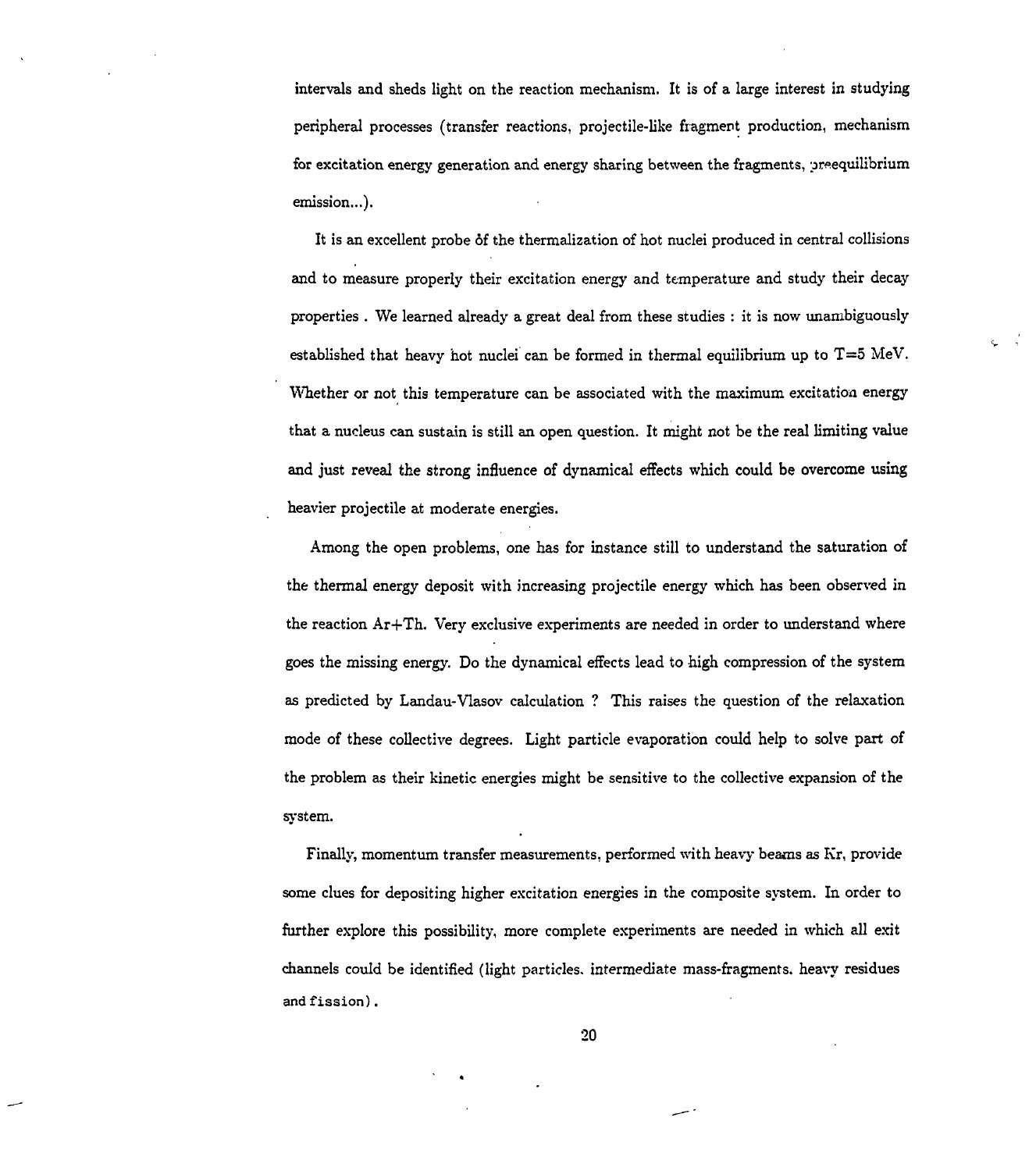ng **Acknowledgements**  $\mathbf{m}$ The assistance of M.L. Marie for typing and assembling the manuscript is greatefully acknowledged. ns **References** ay lу [lj E. Suraud, C. Gregoire, B. Tamain Progress of Nuclear and Particle Science, 1989, in  $\zeta = \frac{1}{2}$ V. press. GANIL Preprint P89-04. gy [2] D. Guerreau Lectures at the International School on Nuclear Physics "Nuclear Matter ue and Heavy Ion Collisions". Les Houches - February 1989 - GANIL Preprint PS9-07. ng t [3] J. Galin Nucl. Phys. A488 (1988) 297c

[4] A. Sokolov et al. to be published

of

in

 $re$ 

 $m$ 

on

οf

he

de

to

it

es

- [5] M. Betty Tsang, G.F. Bertsch, W.G. Lynch and M. Tohyama Preprint MSUCL-681 (1989)
- [6] M.B. Tsang, Y.D. Kim, N. Carlin, Z. Chen. R. Fox O.K. Gelbke, W.G. Gong. W.G. Lynch, T. Murakami, T.K. Nayak, R.M. Ronningen, H.M. Xu, F. Zhu, L. Sobotka, D. Stracener, D.G. Sarantites, Z. Majka, V. Abenante, H. Griffin, Phys. Lett. B220 (19S9) 492
	- [7] F. Saint-Laurent, A. Kyanowski, D. Ardouin. H. Delagrange, H. Doubre, C. Gregoire, W. Mittig, A. Peghaire, J. Peter. G. Bizard. F. Lefebvres, B. Tamain, J. Quebert, Y.P. Viyogi, J. Pochodzalla. C.K. Gelbke. W. Lynch. M. Maier. Phys. Lett. 202 (1988) 190.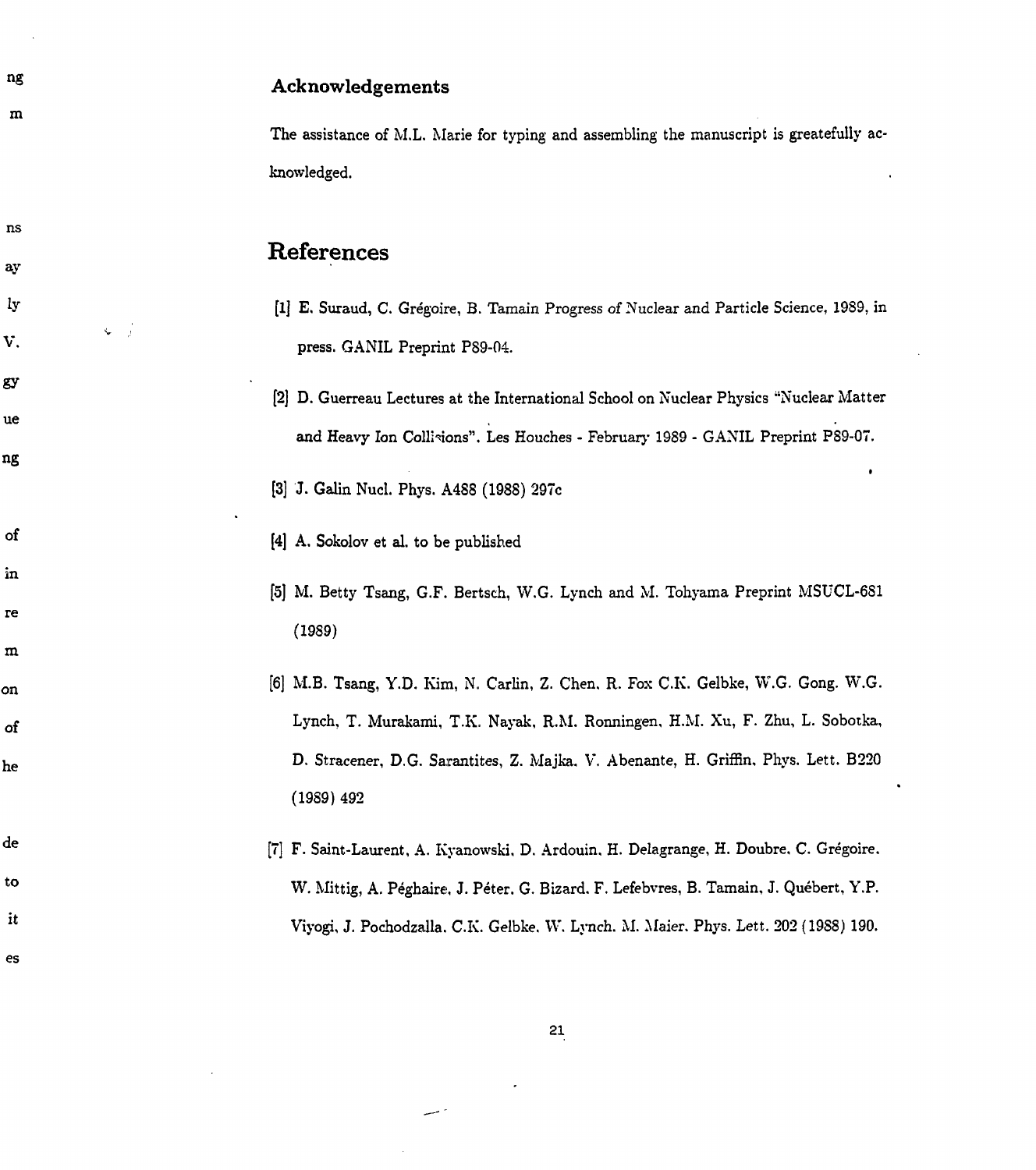- [8] G. Rudolf, J.C. Adloff, B. Bilwès, R. Bilwès, M. Glaser, F. Scheibling, L. Stuttgé, G. Bizard, R. Bougault, R. Brou, J. Colin, F. Delaunay. A. Genoux-lubain, A. Hajfani, C. Le Brun, J.F. Lecolley, F. Lefèbvres, M. Louvel, J.C. Steckmeyer, J.L. Ferrero, Y. Cassagnou, R. Legrain, F. Guilbault, C. Lebrun, B. Rastegar, G.M. Gin, A. Péghaire, J. Péter, E. Rosato, Symposium on Nuclear Dynamics and Nuclear Disassembly. Preprint Strasbourg CRN/PN 89-13
- [9] M. Morjean, J. Fréhaut, D. Guerreau, D. Charvet, J.L. Duchêne, H. Doubre, J. Galin,  $\ddot{\phantom{0}}$ G. Ingold, D. Jacquet, U. Jahnke, D.X. Jiang, B. Lott, C. Magnago, Y. Patin, J. G. Ingold, D. Jacquet, U. Jahnke, D.X. Jiang, B. Lott, C. Magnago, Y. Patin, J. Pouthas, Y. Pranal, J.L. Uzureau, Phys. Lett. B203 (1988) 215 Pouthas, Y. Pranal, J.L. Uzureau, Phys. Lett. B203 (1988) 215
- [10] D.X. Jiang, H. Doubre, J. Galin, D. Guerreau, E. Piaseki, J. Pouthas, A. Sokolov, B. Cramer, G. Ingold, U. Jahnke, E. Schwinn, J.L. Charvet, J. Fréhaut, B. Lott, C. Magnago, M. Morjean, Y. Patin, Y. Pranal, J.L. Uzureau, B. Gatty, D. Jacquet, Nucl. Phys. (in press) GANIL Preprint PS9-13
- [11] J.C. Steckmeyer, G. Bizard, R. Brou, P. Eudes, J.L. Laville, J.B. Natowitz, J.P. Patry, B. Tamain, A. Thiphagne, H. Doubre, A. Phéghaire, J. Péter, E. Rosato, J.C. Adloff, A. Kamili, G. Rudolf, F. Scheibling, F. Guilbault, C. Lebrun, F. Hanappe, Nucl. Phys. A500 (1989) 372
- [12] M. Biirgel , H. Fuchs, H. Homeyer, G. Ingold, U. Jahnke and G. Thoma, Phys. Rev. C36 (19S7) 90
- [13] A. Kiss, F. Deak, Z. Seres, G. Caskey, A. Galonsky, L. Heilbronn, B. Remington, Phys. Rev. C38 (1988) 170
- [14] S.B. Gazes, H.R. Schmidt, Y. Chan, E. Chavez, R. Kamermans and R.G. Stokstad, Phys. Rev. C3S (1988) 712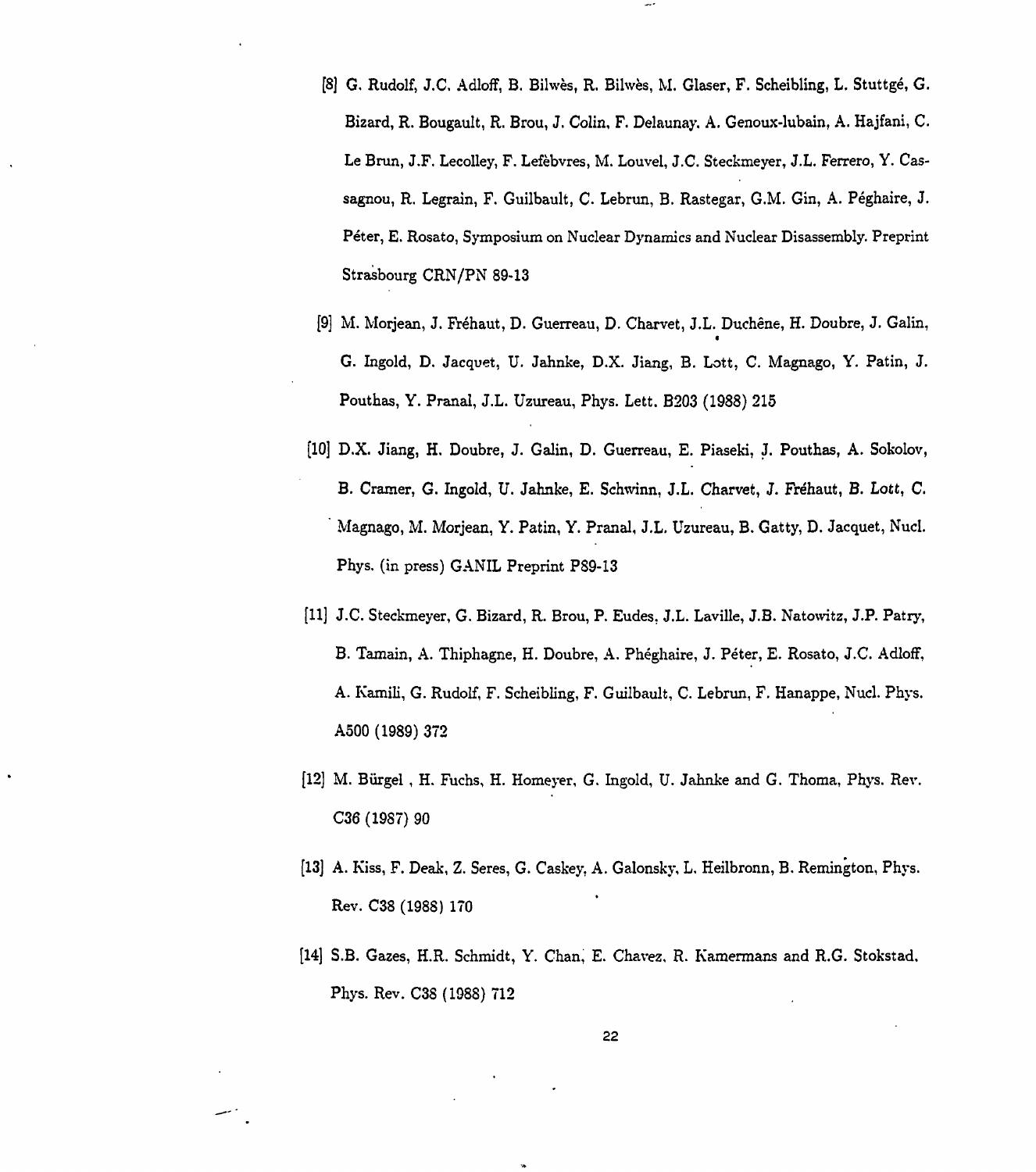| G.<br>$\mathbf{C}$<br>-as- | [15] M.C. Mermaz, V. Borrel, D. Guerreau, J. Galin, B. Gatty, D. Jacquet, Z. Phys. A324<br>$(1986)$ 217                                                                                                                                                             |
|----------------------------|---------------------------------------------------------------------------------------------------------------------------------------------------------------------------------------------------------------------------------------------------------------------|
| , J.                       | [16] J. Siemens, J.P. Bondorf, D.H.E. Gross, F. Dickmann, Phys. Lett. 36B (1971) 24                                                                                                                                                                                 |
| int                        | [17] C. Grégoire and B. Tamain, Ann. Phys. Fr.11 (1986) 323                                                                                                                                                                                                         |
|                            | [18] D. Guerreau, Nucl. Phys. A447 (1986) 37c                                                                                                                                                                                                                       |
| in,<br>J.                  | [19] R. Dayras, R. Coniglione, J. Barrette, B. Berthier, D.M. De Castro Rizzo, O. Cisse, F.<br>Gadi, R. Legrain, M.C. Mermaz, H. Delagrange, W. Mittig, B. Heusch, G. Lanzano,<br>A. Pagano, Phys. Rev. Lett. 62 (1989) 1017                                        |
| ov,<br>C.<br>cl.           | [20] R. Wada, D. Fabris, K. Hagel G. Nebbia, Y. Lou, M. Gonin, J.B. Natowitz, R. Billerey,<br>B. Cheynis, A. Demeyer, D. Drain, D. Guinet, C. Pastor, L. Vagneron, K. Zaid, J.<br>Alarja, A. Giorni, D. Heuer, C. Moranda, B. Viano, C. Mazur, C. Ngô, S. Leray, R. |
| ry,<br>off,<br>ys.         | Lucas, M. Ribrag, E. Tomasi, Phys. Rev. C39 (1989) 497<br>[21] D. Guerreau, Proceedings of the XX Inter. School of Nucl. Phys. Mikolajki, Poland,<br>Sept. 1988 edited by Z. Wilhelmi and G. Szeflinska (Adam Hilger, Bristol and Philadel-<br>phia) p159           |
| ev.                        | [22] A. Bonasera, M. Di Toro and C. Grégoire, Nucl. Phys. A463 (1987) 653<br>[23] L.G. MOretto, Lectures given at this School                                                                                                                                       |
| ys.                        | [24] J. Pochodzalla. Seminar given at this School                                                                                                                                                                                                                   |
| ad,                        | [25] B. Tamain, Lectures given at this School<br>[26] M. Blann, Phys. Rev. C31 (1985) 1245                                                                                                                                                                          |

 $\ddot{\phantom{0}}$ 

 $\ddot{\phantom{0}}$ 

سبب

 $\overline{\phantom{a}}$ 

 $\mathbf{v}$ .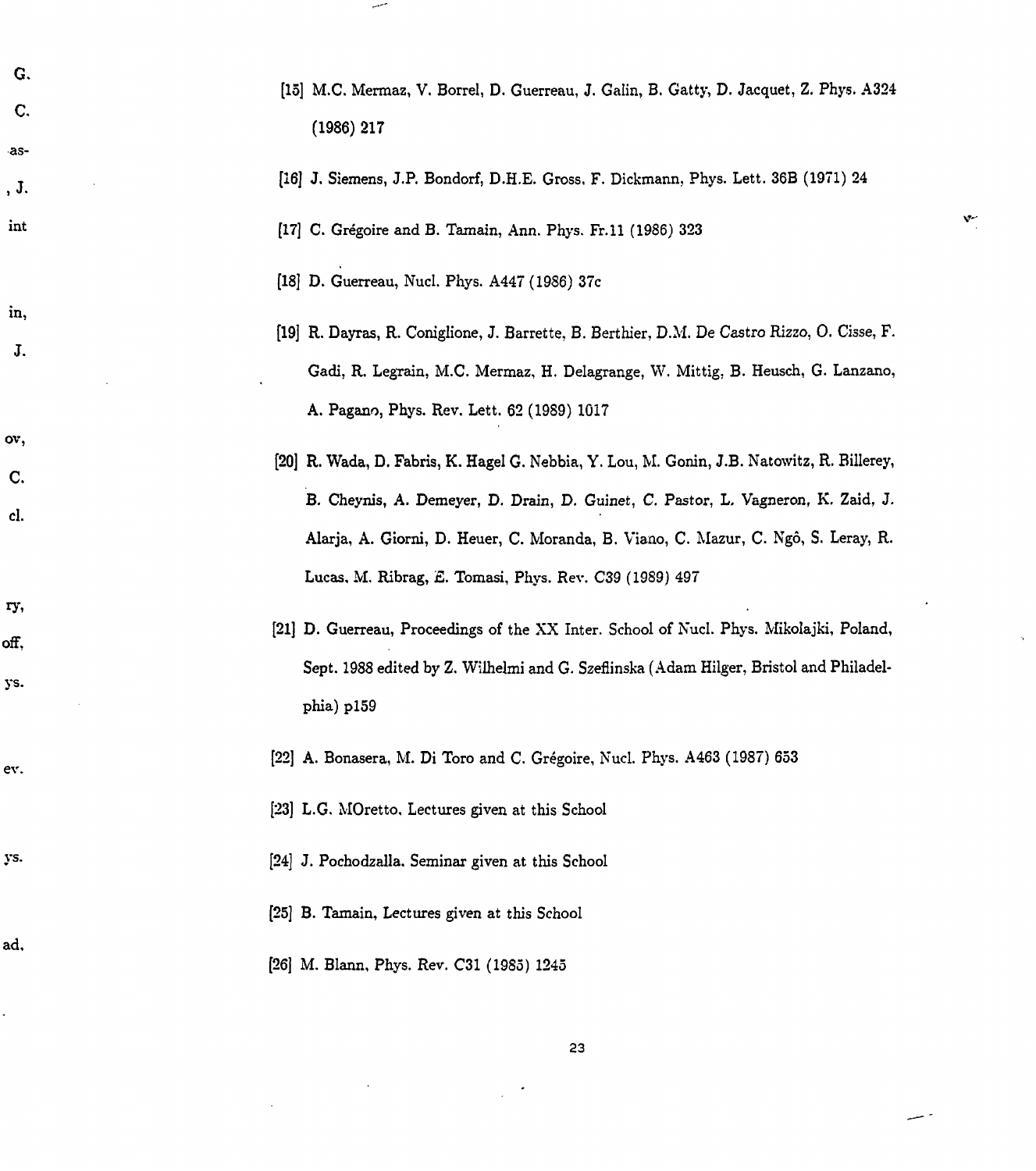- [27] B. Rémaud, C. Grégoire, F. Sébille, L. Vinet, Phys. Lett. B180 (1986) 198
- [28] S. Song, M.F. Rivet, R. Bimbot, B. Borderie, L. Forest, J. Galin, D. Gardés, B. Gatty, M. Lefort, H. Oeschler, B. Tamain, X. Tarrago, Phys. Lett. B130 (1983) 14.
- [29] D. Hischer, Seminar given at this Conference
- [30] D. Jacquet, E. Duek, J.M. Alexander, B. Borderie, J. Galin, D. Gardes, D. Guerreau, M. Lefort, M. Monnet, M.F. Rivet and X. Tarrago, Phys. Rev. Lett. 53 (1984) 2226
- [31] J. Galin, J.L. Charvet, H. Doubre, J. Fréhaut, D. Guerreau, G. Ingold, D. Jacquet, U. Jahnke, D.X. Jiang, B. Lott, C. Magnago, M. Morjean, Y. Patin, J. Pouthas, Y. Pranal, J.L. U2ureau, Texas A and M Symposium on Hot Nuclei, Texas (1987), World Sci. p.241
- [32] E. Suraud, M. Pi, P. Schuck, B. Rémaud, F. Sébille, C. Grégoire and F. Saint-Laurent, preprint GANIL P88-04
- [33] M. Conjeaud, S. Harar, M. Mostefai, E.C. Pollacco. C. Volant, Y. Cassagnou, R. Dayras, R. Legrain, H. Oeschler, F. Saint-Laurent, Phys. Lett. B159 (1985)
- [34] M. Fatyga, K. Kwiatkowski, V.E. Viola, C.B. Chitwood, D.J. Field, C.K. Gelbke, W.G. Lynch, J. Pochodzalla, M.B. Tsang, M. Blann, Phys. Rev. Lett. 55 (1985) 1376
- [35] B. Rémaud, C. Grégoire, F. Sébille and P. Schuck, Nucl. Phys. A488 (1988) 423c
- [36] R. Trockel, K.D. Hildenbrand , U. Lynen, W.F. Mueller, H.J. Rabe, H. Sann, H. Stelzer, W. Trautmann, R. Wada, E. Eckert, P. Kreutz, A. Kum-Michel, J. Pochodzalla and D. Delte, preprint GSI-88-54 (October 1988)
- [37] P. Bonche, S. Lévit and D. Vautherin, Nucl. Phys. A436 (1985) 265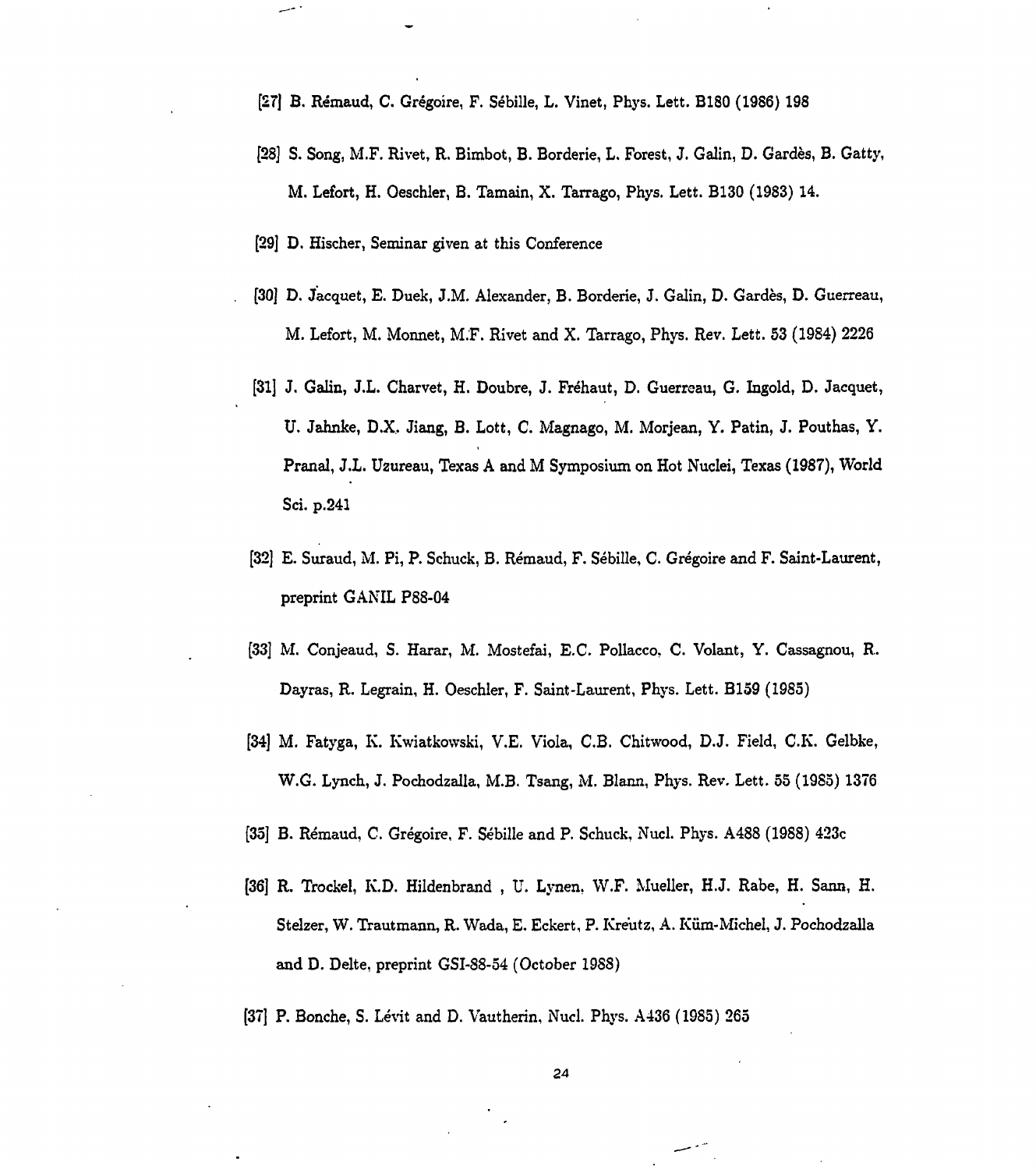- [38] E. Suraud, Nucl. Phys. A462 (1987) 109
- [39] S. Lévit and P. Bonche, Nucl. Phys. A462 (19S7) 109
- [40] J. Besprosvany and S. Lévit, Phys. lett. B217 (1989) 1
- [41] E.C. PoUacco, Y. Cassagnou, M. Conjeaud, R. Dayras, S. Harar, R. Legrain, J.E. Sauvestre and C. Volant, Nucl. Phys. A4SS (1988) 319c
- [42] C. Grégoire, J.N. De, D. Jacquet, B. Rémaud, F. Sébille, P. Schuck and L. Vinet, Proceedings of the XXV International Winter Meeting on Nuclear Physics, Bormio (1987)
- [43] U. Jahnke, J.L. Charvet, B. Cramer, H. Doubre, J. Fréhaut, J. Galin, B. Gatty, D. Guerreau, G. Ingold, D. Jacquet, D.X. Jiang, B. Lott, M. Morjean, C. Magnago, Y. Patin, J. Pouthas, Y. Pranal, E. Schwinn, A. Sokolov and J.L. Uzureau, Ibid ref.21, pl71
- [44] J. Galin, J.L. Charvet, B. Cramer, E. Crema, H. Doubre, J. Fréhaut, B. Gatty, D. Guerreau, G. Ingold, D. Jacquet, U. Jahnke, D.X. Jiang, B. Lott, C. Magnago, M. Morjean, J. Patin, E. Piasecki, J. Pouthas. F. Saint-Laurent, E. Schwinn, A. Sokolov, X.D. Wang, Symposium on Nuclear Dynamics and Nuclear Disassembly}' ACS Meeting, Dallas, April 1989. G ANIL Preprint P89-08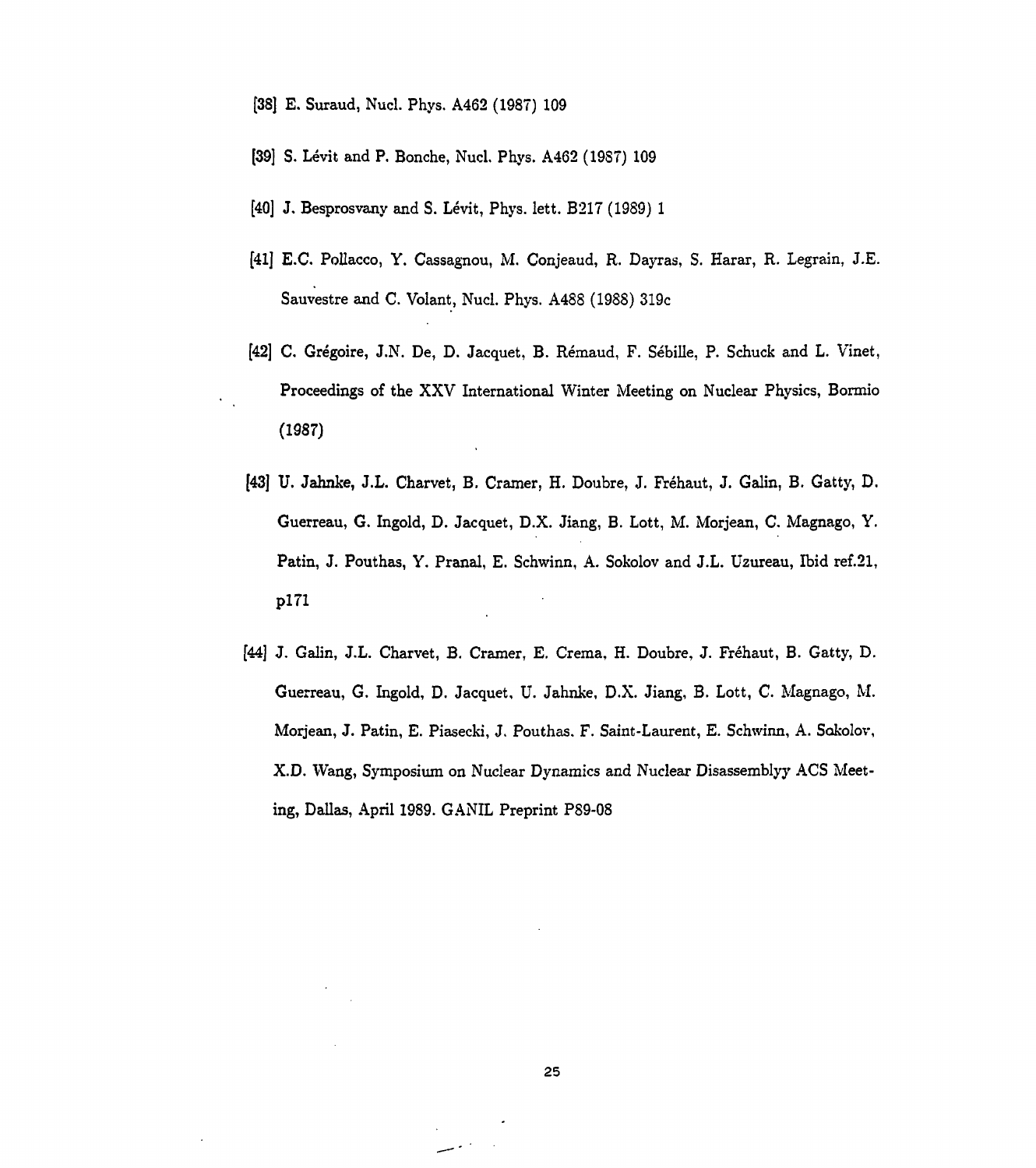

**Figure 1 : Evolution of some characteristic variables with incident energy (for more details,**

**see text).**

ł.



**Figure 2 : Inclusive neutron multiplicity distributions for 44 MeV/u Argon induced re\* actions on various targets (C, Mo, Ho Au and Th)[4). Multiplicities have not been corrected for the efficiency of the detector.**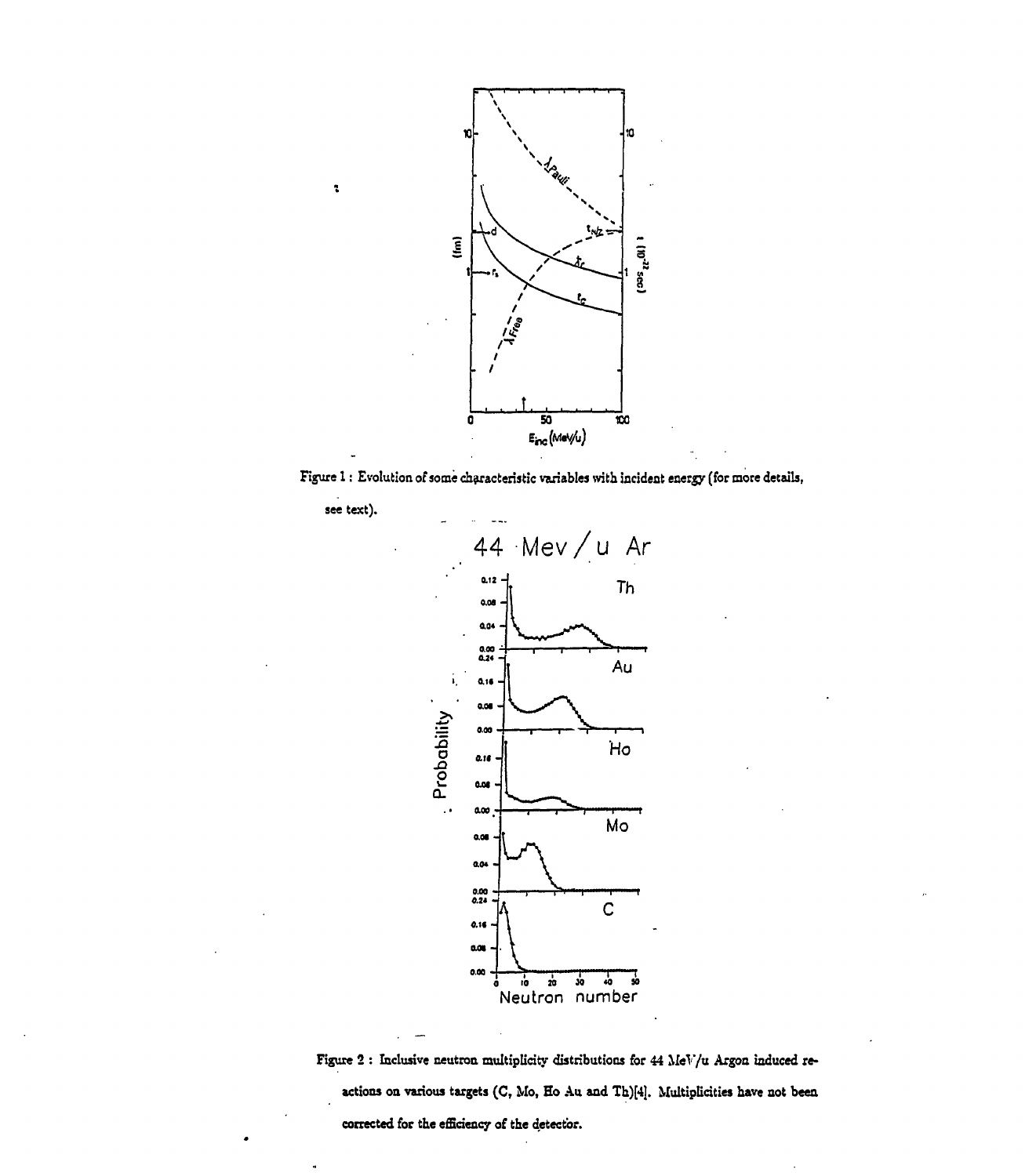

Figure 3 : Correlation between the charged particle multiplicity and folding angle for the 35 MeV/u <sup>36</sup>Ar+<sup>238</sup>U reaction. The three contour plots correspond to different angular domains for the detection of the charged particles[6|.



**Figure 4 : Correlation between the charged particle multiplicity and the charge of the projectile-like fragment detected near the grazing angle for the reaction 43 MeV/u Kr+Au.[8]**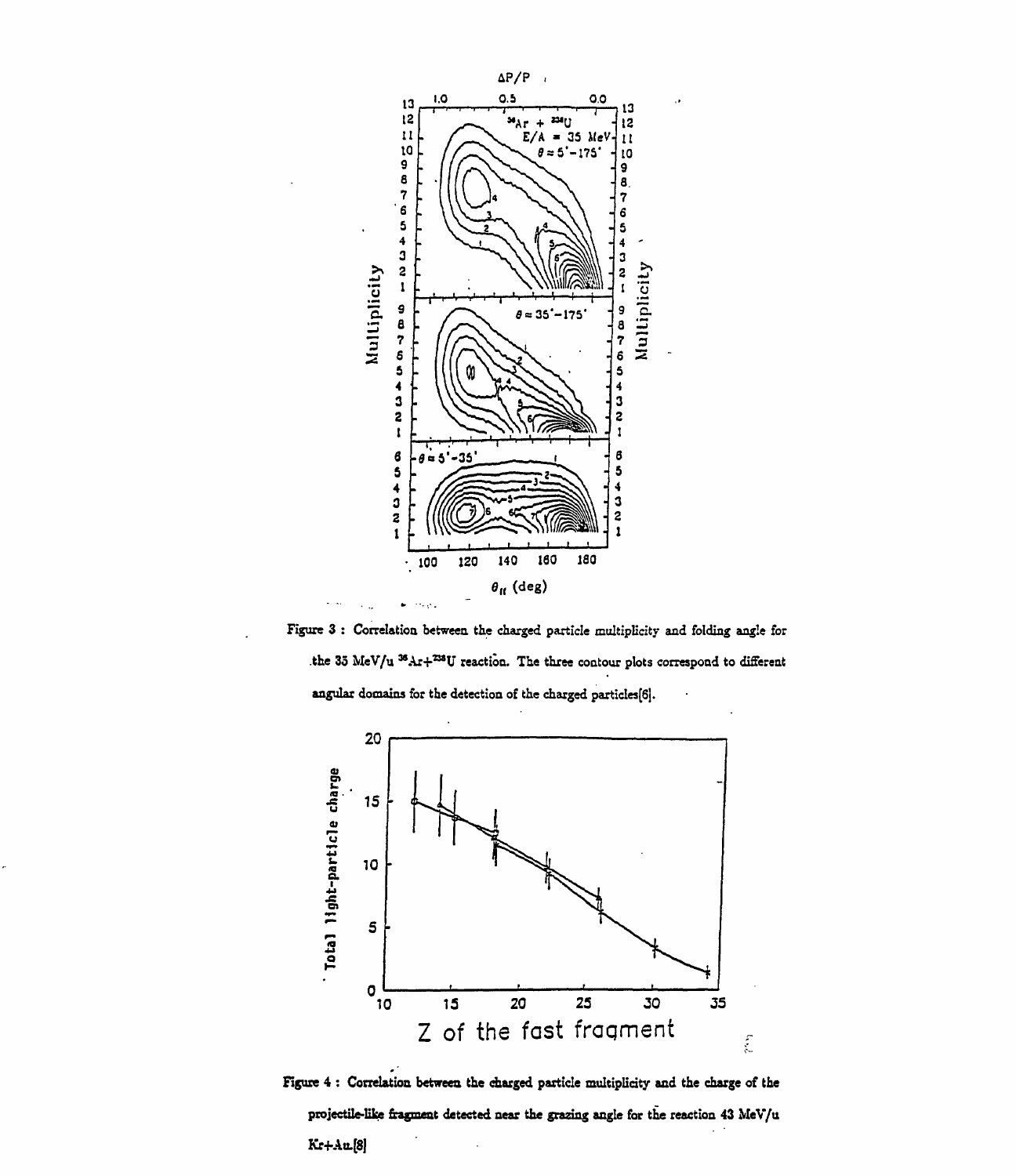

 $\overline{\mathbf{z}}$ 

Figure 5 : Neutron multiplicity distributions (not corrected for the efficiency of the detector), inclusive as well as coincidence with light charged particles detected at 160°. The system being studied is the reaction Ar+Th at 27 MeV/u [10].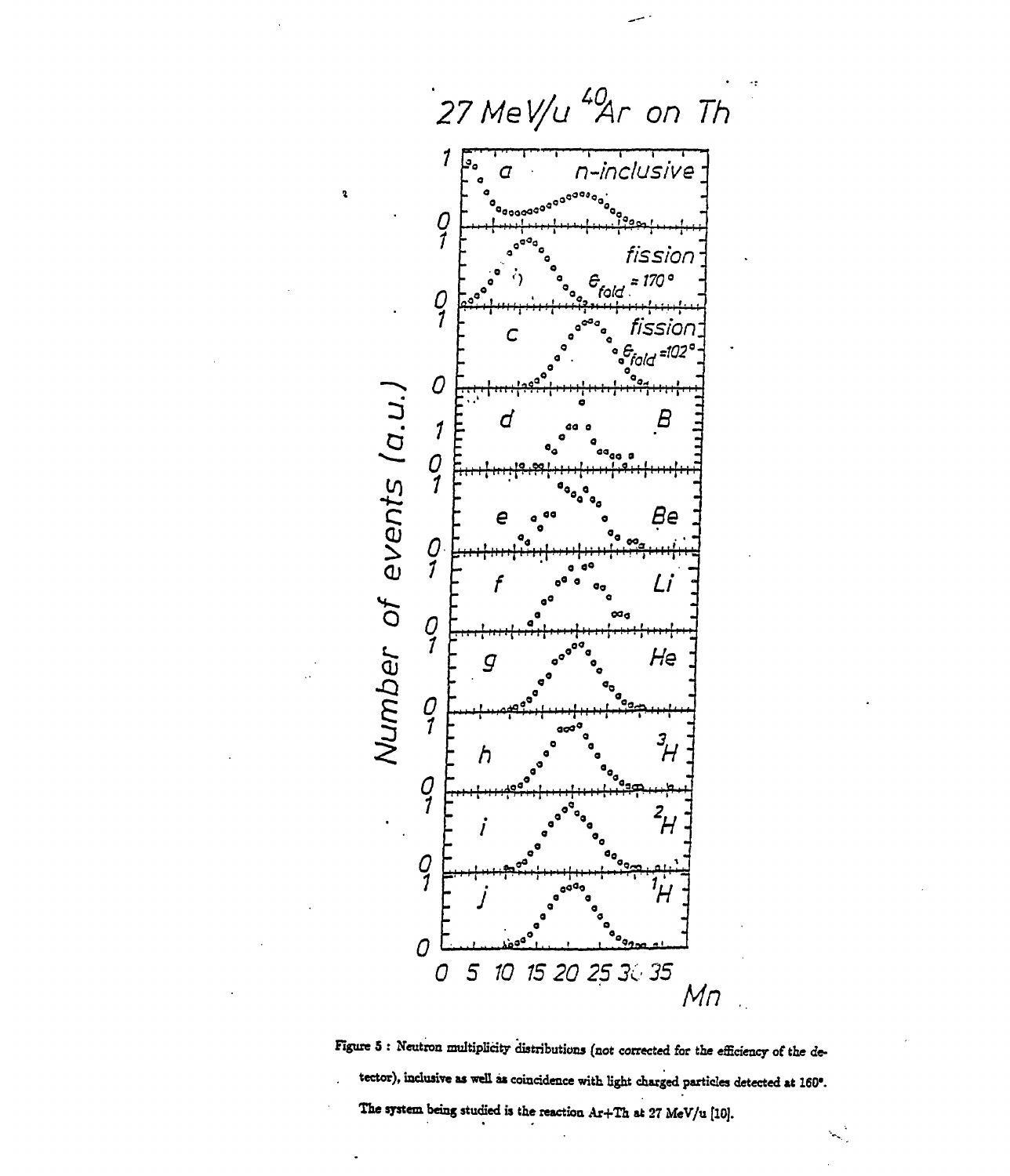

 $\mathcal{F}$ 

 $\ddot{\bullet}$ 

Figure 6 : Energy spectra of chlorine isotopes detected at  $8^{\circ}$  in the reaction  $27 \text{ MeV/u}$ Ar+Au [9]. The evolution of the average z-atron multiplicity  $\lt M_n >$  is also plotted as a function of the kinetic energy of the outgoing fragment. Arrows indicate the beam velocity.



Figure 7 : Charge transfer probability for stripping reactions in the  $Ar+Ag$  system at 35.

and 60 MeV/u and Ar+Au system at 60 MeV/u [11].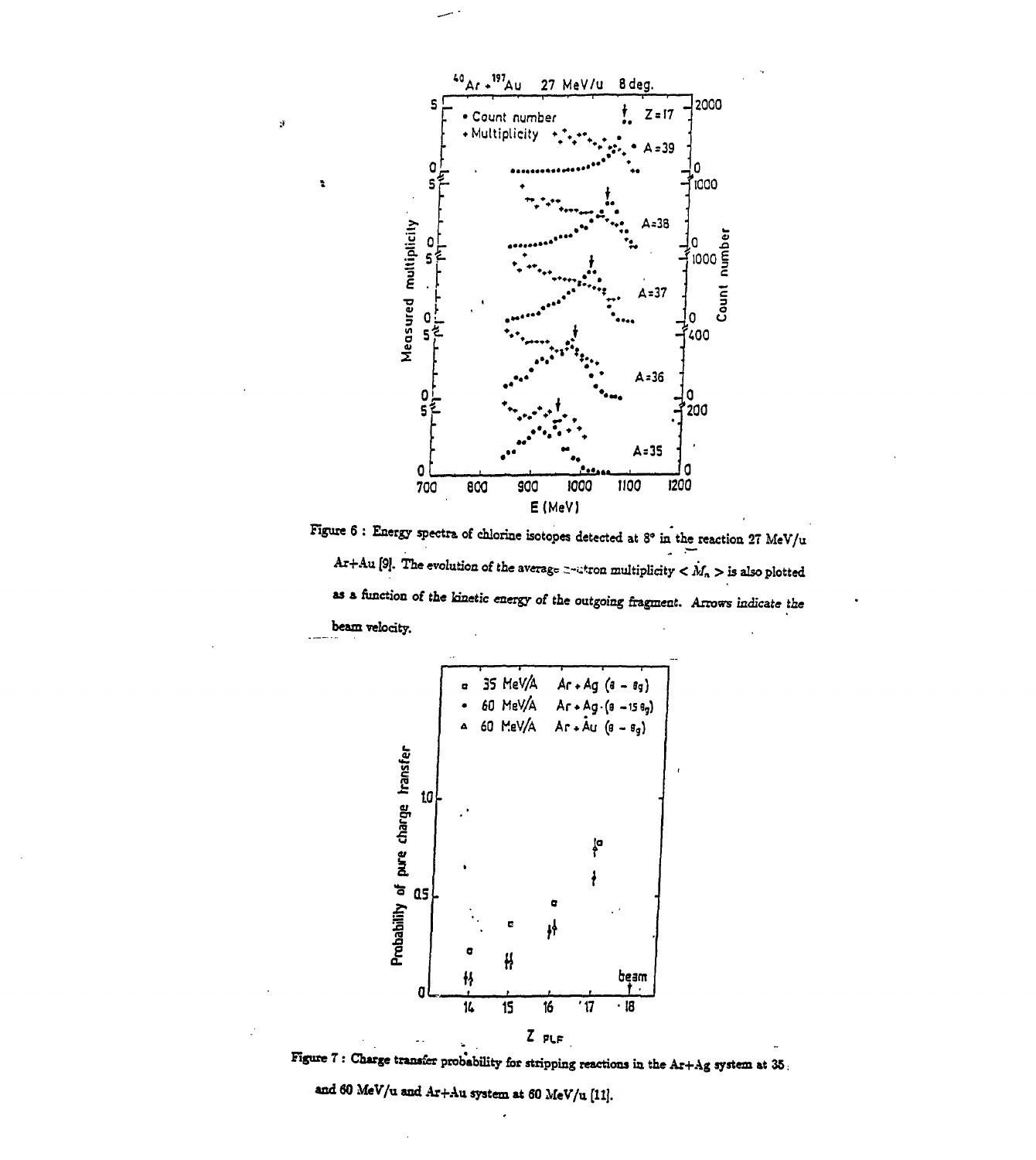

Figure 8 : a) Energy correlation between a Z=15 PLF and one  $\alpha$ -particle emitted in close direction (for the 60 MeV/u Ar+Au system) [11]. b) The excitation energies of the primary ejectile produced in the 60 MeV/u Ar+Au

reaction are compared with various hypothesis concerning the energy sharing between the partners [11].



Figure 9 : Correlation between the average neutron multiplicity (not corrected for detector efficiency) and the mass of the projectile-like fragments. Evolution with incident energy [21]. Solid curves result from a calculation (see text).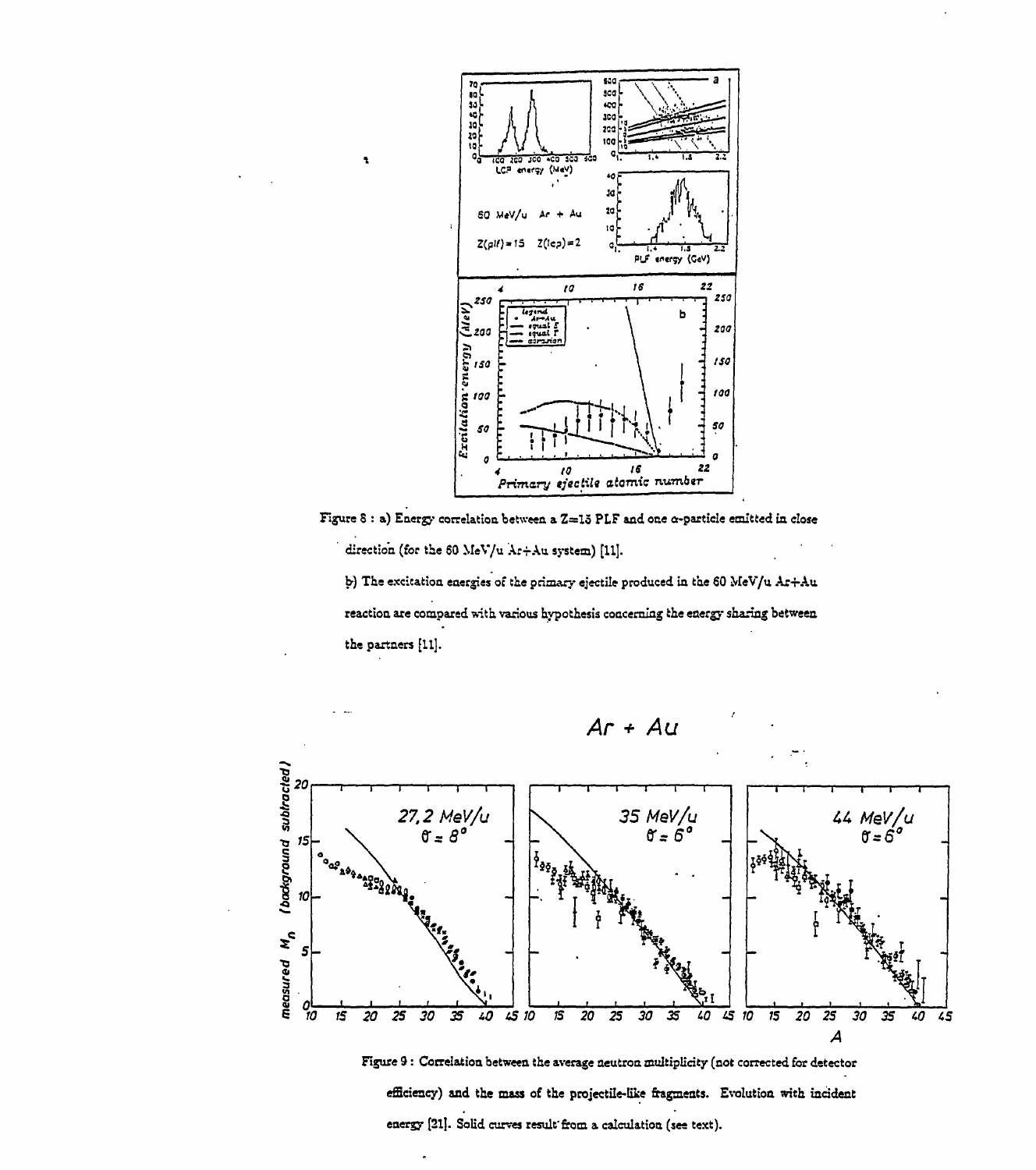

 $44$  MeV/u  $Ar + Au$ 

انتصر.





٠į

tion of  $Z$  and kinetic energy of the fragments detected at  $3^{\circ}7$  and  $20^{\circ}$  for the reaction

44 MeV/u Ar+Au [4].

|<br>|<br>|

 $45\,$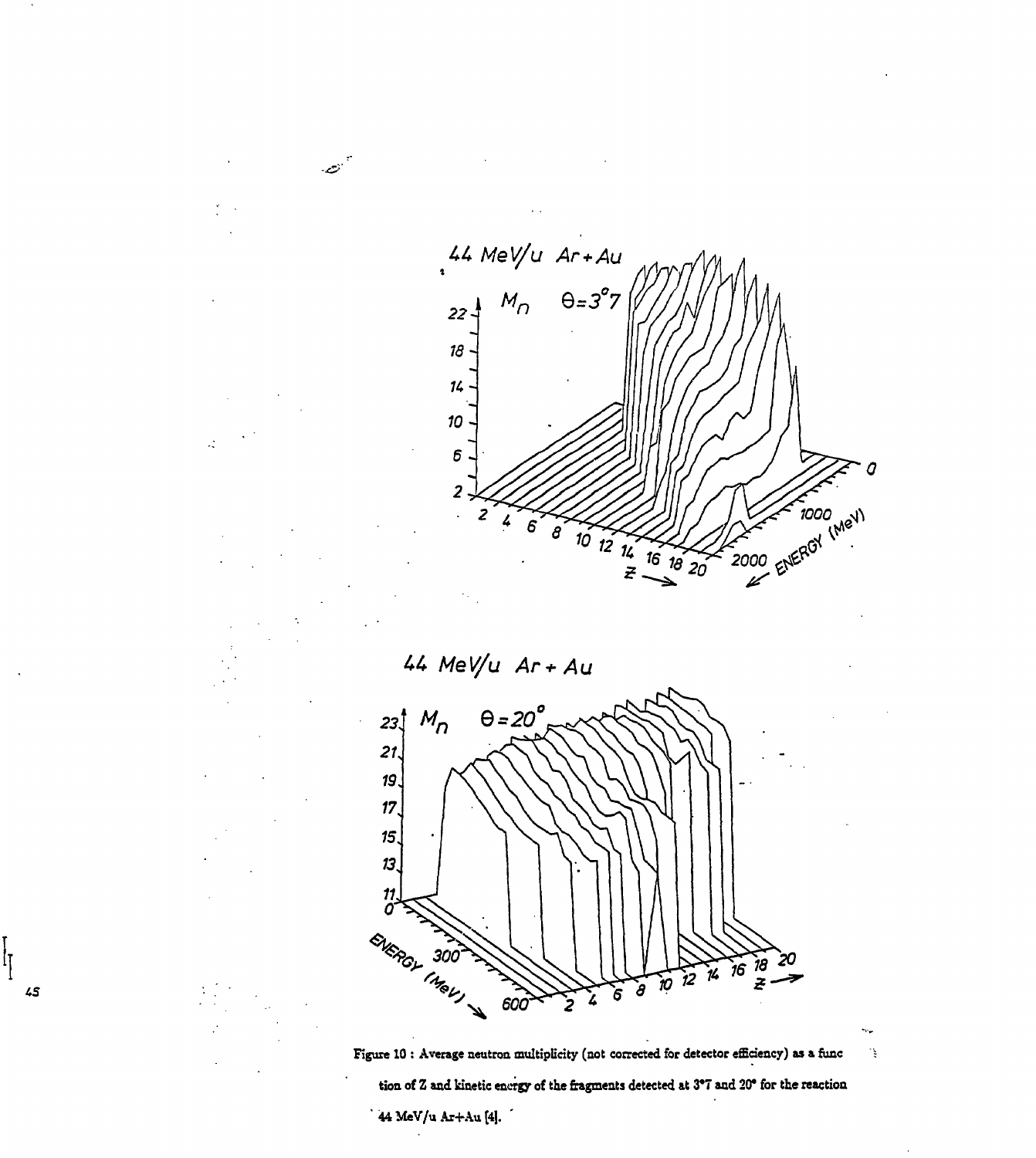

Figure 11 : Alpha-particle energy spectra observed for different ER velocity windows (i.e. . different momentum transfers) in the reaction 30 MeV/u S+Ag. Solid lines result from a moving source £t (see text) [20]



Figure 12 : Preequilibrium calculation using the Blann model for the 30 MeV/u S+Ag system. The calculation has been performed for different time intervals (1 step  $=$ 2.1Q~<sup>23</sup>sec). At the top, the summed spectrum is compared with the experimental spectrum (solid circles) [20].

 $b = 0$ fm **•5 » i \*•** ç *nu\** n. J **8 »• 3 « • ai s**  $\blacktriangleright$  $\mathbb{Z}$ ć. *s • U m IMISB :*  $\bullet$ 50 *TIMS tfm/ej* (HeV) GLOBAL ANISOTROPY (Im 1u) us<br>Ar (27 MeV/ul+<sup>27</sup> C.M. KINETIC ENERGY 30  $b = 0/m$  $\mathbf{z}$ 10 00 90 120 150 NO 210 210 270 300 *TIME (fm/ej*

uo<br>Ar (27 MeV/u) + <sup>27</sup>Al

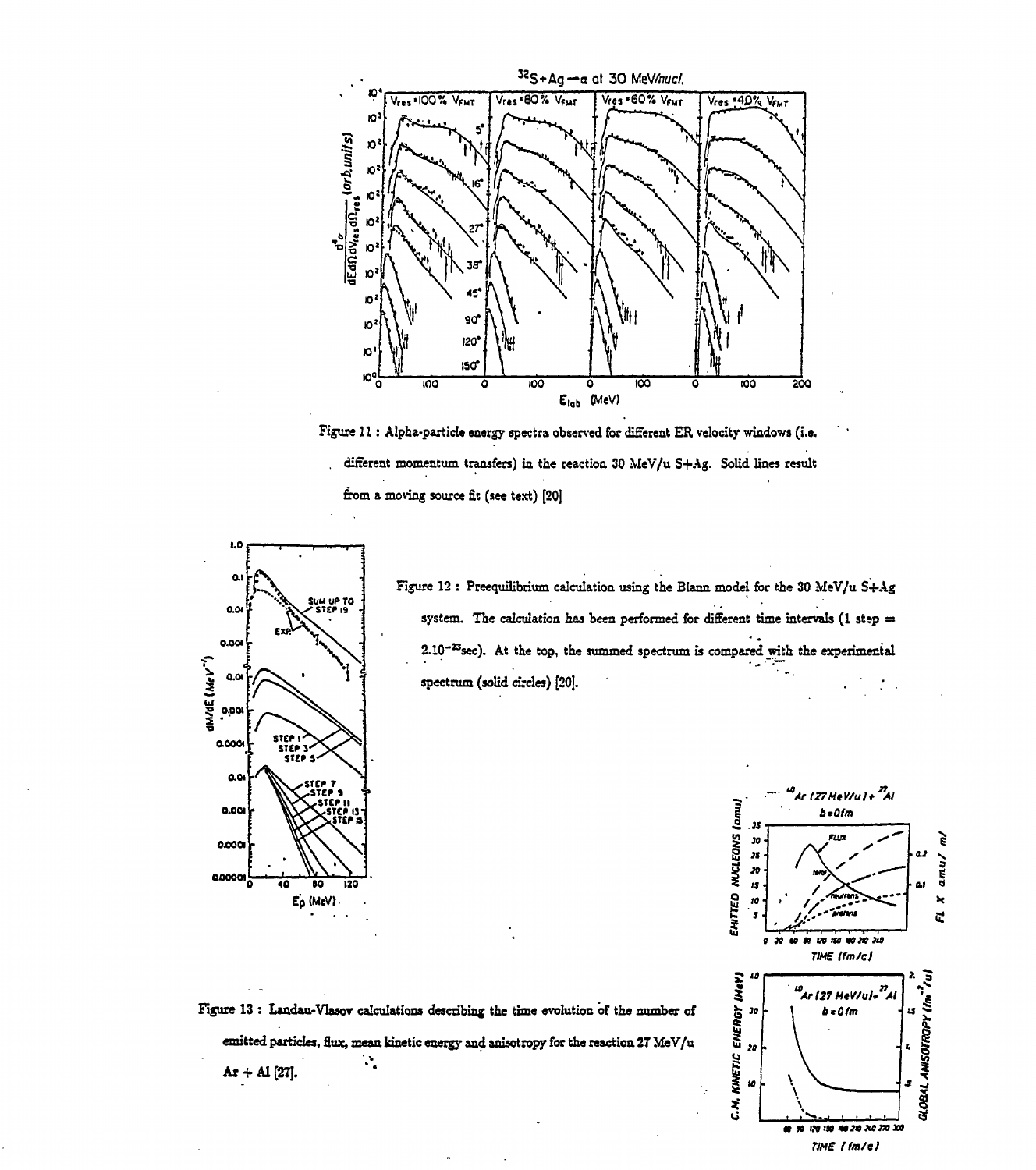

**Figure 14 : Invariant cross sections for <sup>l</sup>H and <sup>4</sup>He measured at 135' in coincidence with**





**Figure 15 : Isocontours of invariant cross sections for o-partides in the velocity plane measured in coincidence with fission following large momentum transfer (solid lines). itDashed lines correspond to an isotropic emission from a source moving with the cm. velocity [30].**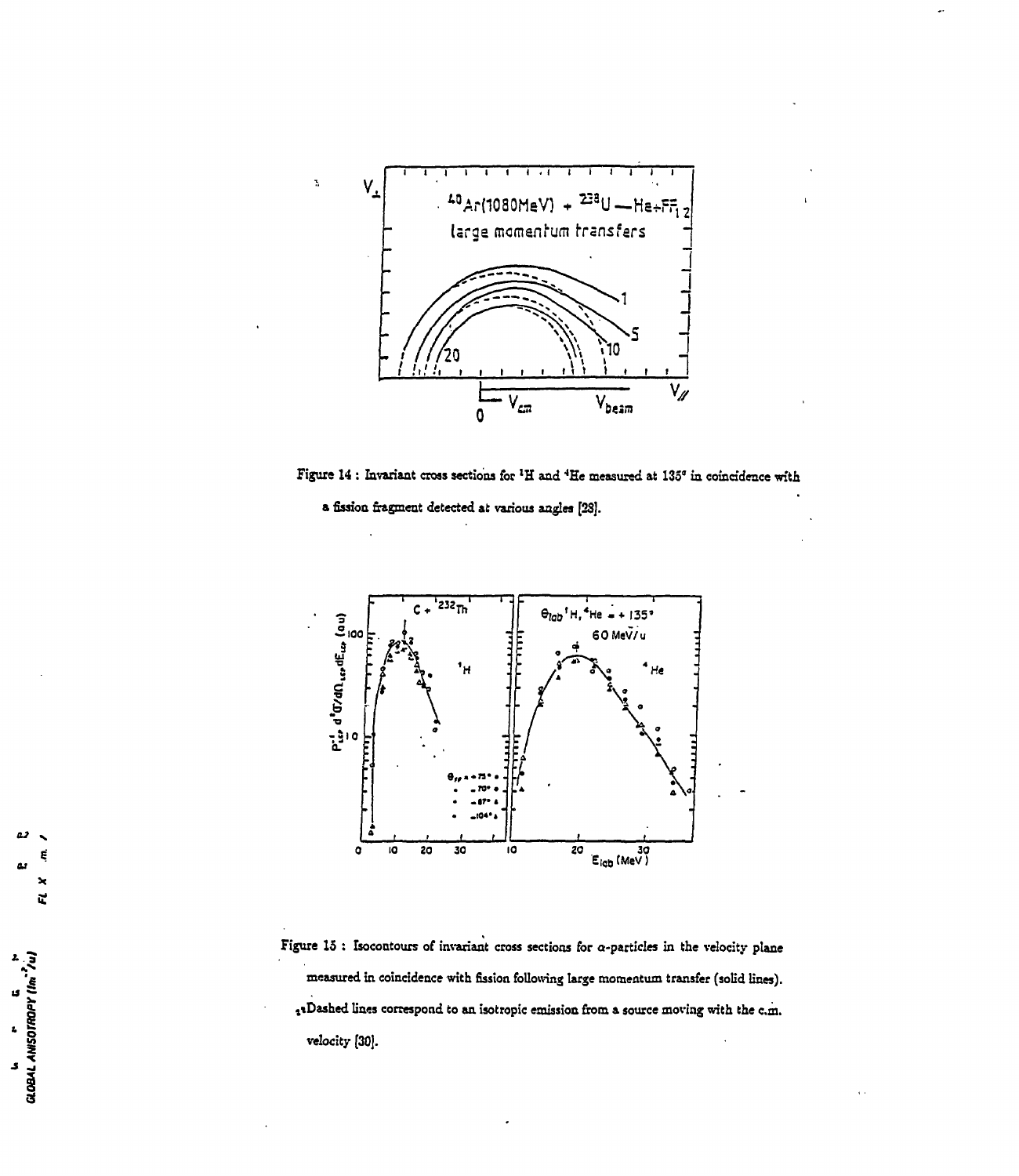

Figure 16 : Folding angle distributions (bottom) of the fission fragments and associated average neutron multiplicities (not corrected for detector efficiency) for  ${}^{\textstyle \bullet 0}\text{Ar} + \text{Th}$  at 27, 35 and 44 MeV/u [31].





the average neutron multiplicities [10].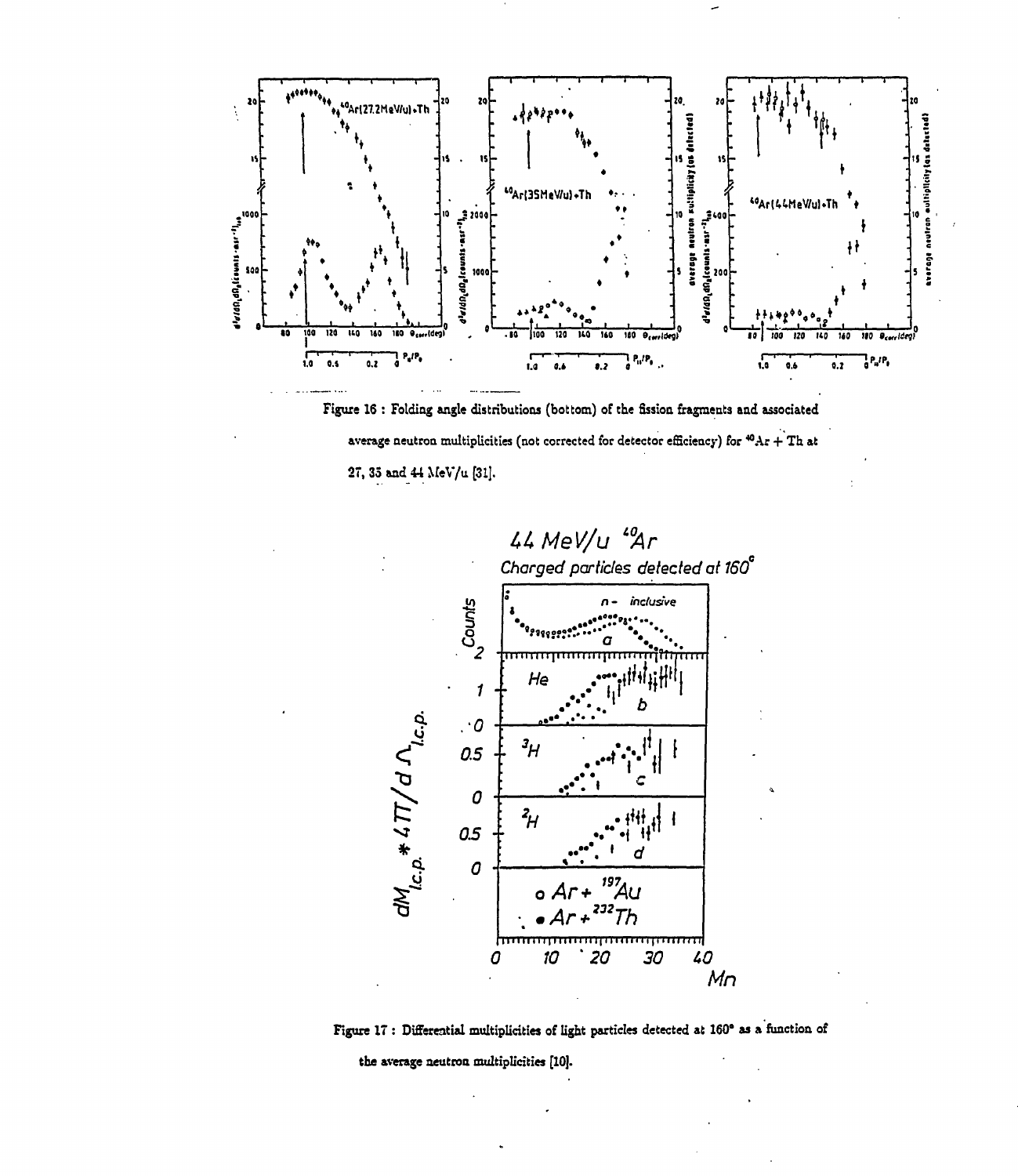

لمستد

Figure 18 : Energy spectra for  $\alpha$ -particles detected at 160° for the reaction Ar+Au between







p

ZQ.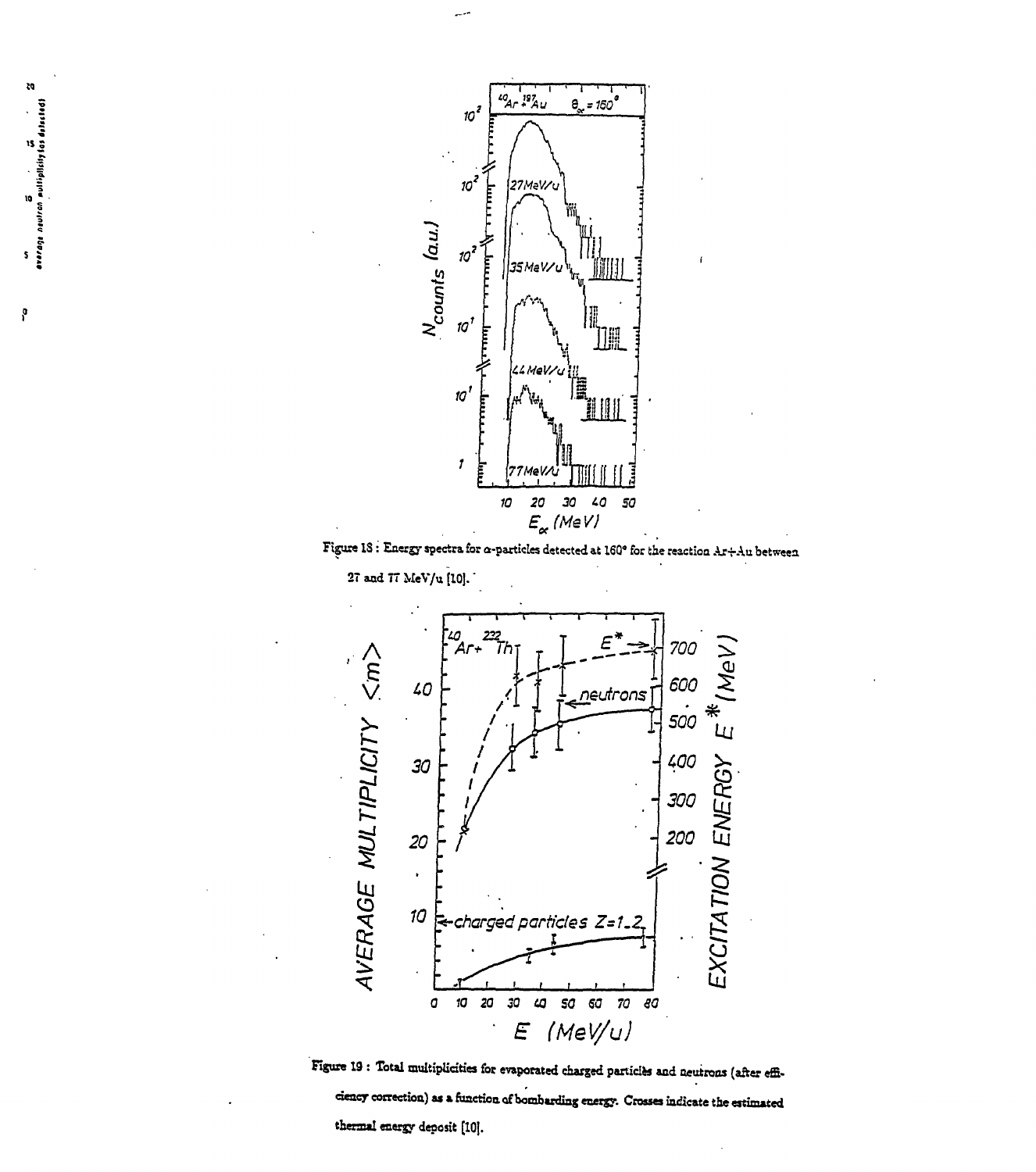

Figure 20 : Systematic of the highest excitation energy per nucleon reached so far in heavy ion induced experiments for a given mass of the composite system. The labels above the points are referring to the projectiles used for the experiments.



Figure 21 : Lines of constant limiting temperature calculated within the hot liquid drop

model [40].

 $\ddot{\phantom{a}}$